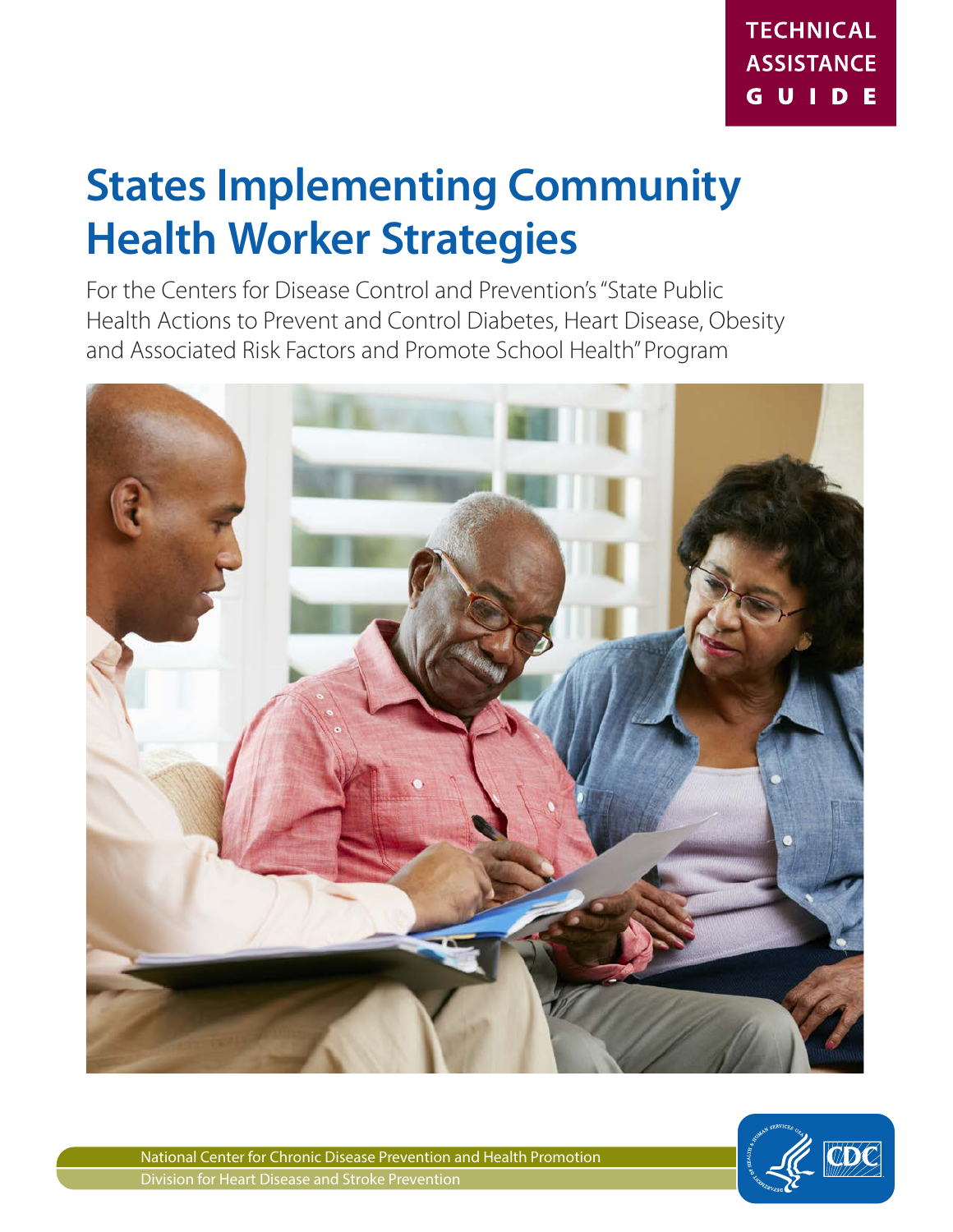# **TABLE OF CONTENTS**

 $\sim$ 

| 1. Integration of CHWs into Organizations and Care Teams 5        |
|-------------------------------------------------------------------|
| 2. Improving Occupational Regulations and Workforce Development 8 |
|                                                                   |
|                                                                   |
|                                                                   |
| 1. Self-Management Programs and Ongoing Support for Adults with   |
|                                                                   |
|                                                                   |
|                                                                   |
|                                                                   |
| List of States Implementing CHW Programs Through FOA 1305  27     |
|                                                                   |
|                                                                   |
|                                                                   |
|                                                                   |
|                                                                   |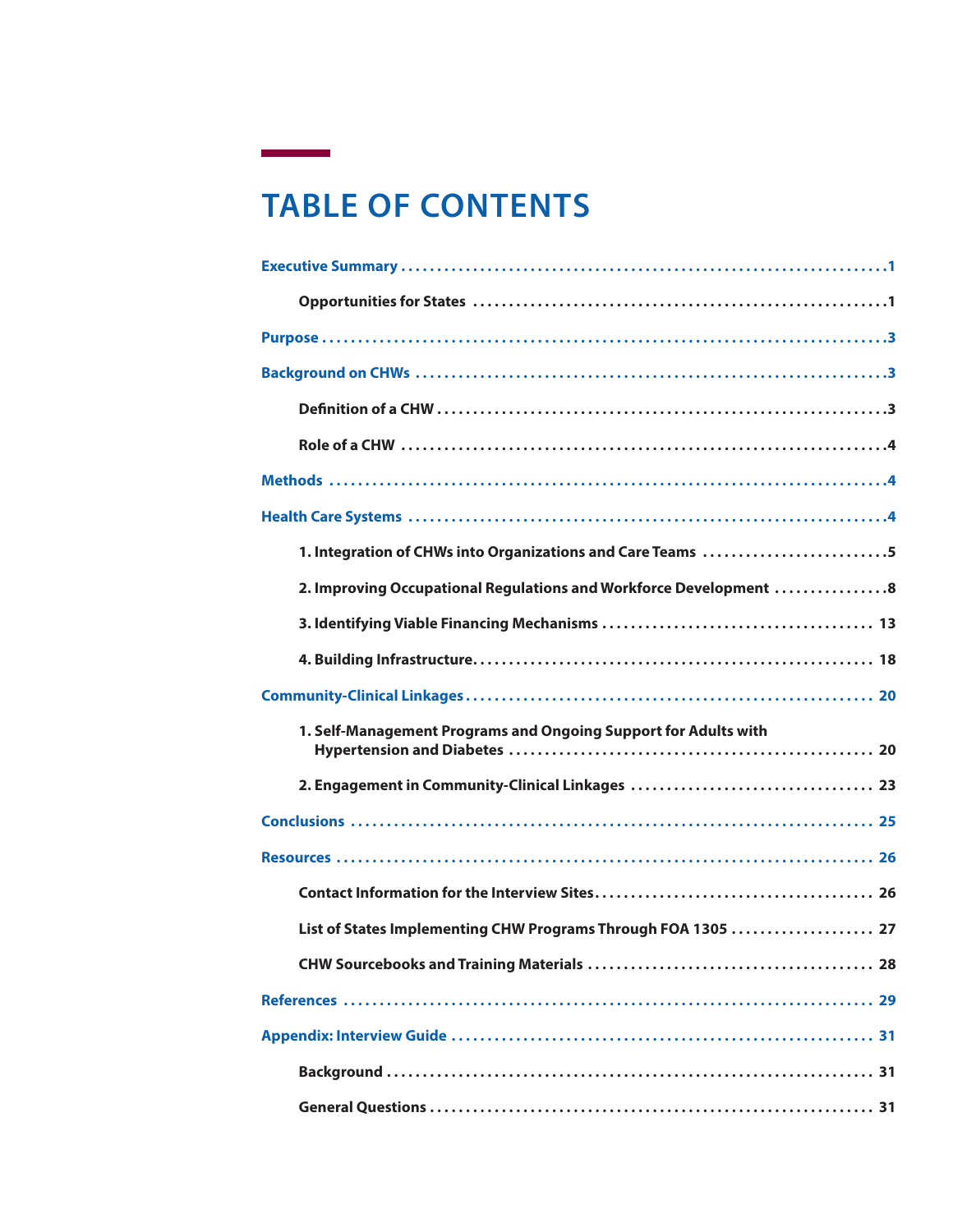# **EXECUTIVE SUMMARY**

The transformation of the health care system in the U.S. and the recognition of the effectiveness of community health workers (CHWs) in facilitating the care of persons with chronic disease has accelerated state and local efforts to engage CHWs in the delivery of appropriate support for members of high-need populations. Innovative practices are evolving rapidly; however, there is much to be learned about how to successfully integrate CHWs into health care teams, how to maximize the impact of these workers in the self-management of chronic disease, and how to strengthen their role as key emissaries between clinical services and community resources.

## **Opportunities for States**

The "[State Public Health Actions to Prevent and Control Diabetes, Heart Disease, Obesity and](http://www.cdc.gov/chronicdisease/about/statepubhealthactions-prevcd.htm)  [Associated Risk Factors and Promote School Health](http://www.cdc.gov/chronicdisease/about/statepubhealthactions-prevcd.htm)" program (CDC-RFA-DP13-1305) includes evidence-based strategies targeting the engagement of CHWs in Domain 3 (Health Systems Interventions) and Domain 4 (Community-Clinical Linkages).

Of the 32 state grantees receiving competitively based enhanced funding, 23 chose to use the following CHW strategies to reduce health disparities in chronic diseases:

- **Offering training for CHWs to give them skills needed for coaching patients on chronic disease** self-management.
- Giving CHWs access to electronic health record (EHR) systems to facilitate follow-up with patients, communication with providers on the care team, and the referral of patients to community resources.
- Addressing the sustainability of CHWs by exploring financing mechanisms to support them.
- Assisting with development of core competencies, and developing training and certification programs for CHWs.

Grantee efforts to engage CHWs in team-based care are occurring primarily in Federally Qualified Health Centers, and in health care practices using the patient-centered medical home model.

To meet the technical assistance needs of the states to implement this work, the authors of this guide conducted structured interviews with staff from nine organizations. Findings indicate that the top recommendations that emerged from these interviews were

- Develop logistical support (e.g., having protocols that remind physicians to read the CHW's notes in the EHR about the patient encounter prior to the next patient visit) for the integration of CHWs into health care teams.
- **Build institutional support for these workers.**
- Expand the scope of practice for CHWs.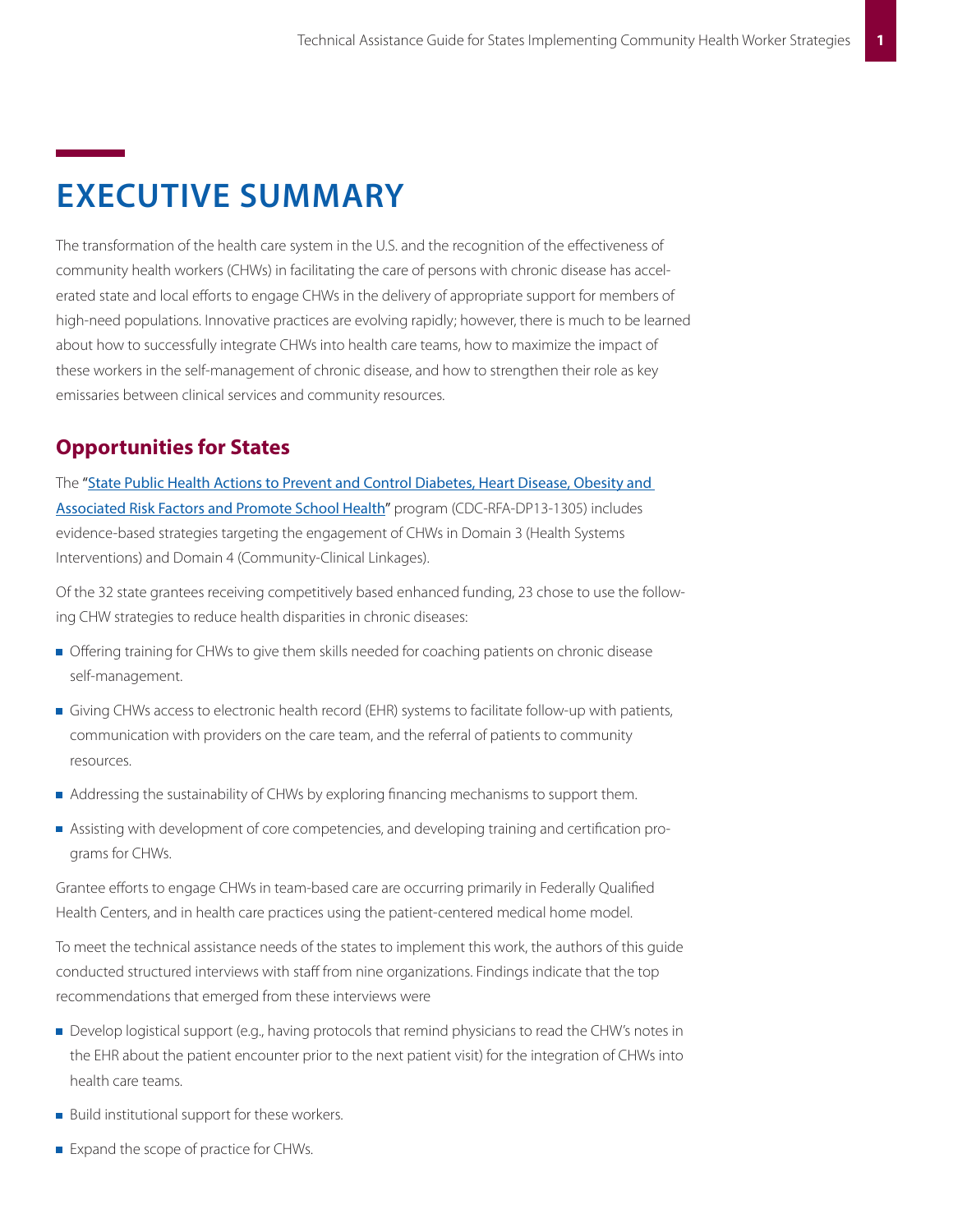- Provide appropriate training and supervision for CHWs.
- $\blacksquare$  Create workforce development programs for these workers.
- Provide reimbursement for CHW services.
- Work effectively with coalitions through state-level partnerships to enhance the integration of CHWs into practice.

There are many opportunities for states to assist in increasing the use of CHWs in health care. Ten general recommendations for providing state-level support include

- 1. Develop logistical support for integrating CHWs into health care teams.
- 2. Build institutional support for CHWs.
- 3. Expand the CHW scope of practice.
- 4. Allow and promote CHW access to EHR systems to facilitate follow-up with patients, communication with providers on the care team, and patient referrals to community resources.
- 5. Create workforce development strategies for CHWs, including on-the-job strategies.
- 6. Carry out initiatives in training and career development, as well as standardized training for CHWs and their supervisors.
- 7. Address the sustainability of CHWs by exploring financing mechanisms and providing reimbursement for CHW services.
- 8. Work effectively with coalitions through state-level partnerships.
- 9. Offer a training program in patient self-management for CHWs.
- 10. Assist with occupational regulation, including the development of core competencies, and the establishment of standards for training and, where appropriate, certification at the state level.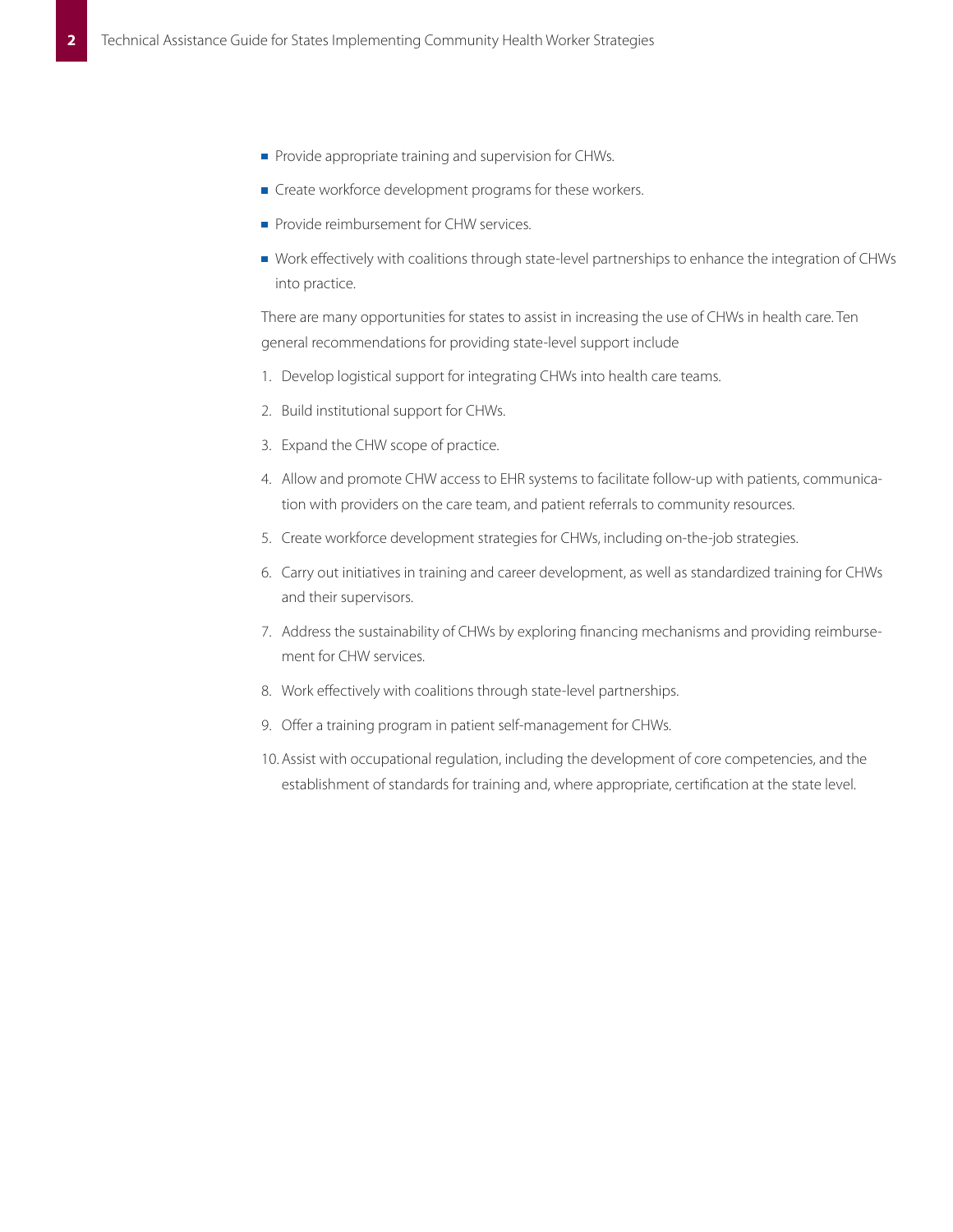# **PURPOSE**

The goal of this technical assistance (TA) guide is to support state grantees that have chosen to use CHW strategies as described in Domains 3 and 4 (Health Systems Interventions and Community-Clinical Linkages) of the national CDC program "[State Public Health Actions to Prevent and Control](http://www.cdc.gov/chronicdisease/about/statepubhealthactions-prevcd.htm)  [Diabetes, Heart Disease, Obesity, and Associated Risk Factors and Promote School Health](http://www.cdc.gov/chronicdisease/about/statepubhealthactions-prevcd.htm)" (CDC-RFA-DP13-1305).<sup>1</sup> Members of CDC's CHW workgroup, located in the agency's National Center for Chronic Disease Prevention and Health Promotion, developed this guide. The recommendations contained in this document were developed by compiling the results of interviews with nine organizations having a special interest in integrating CHWs into health care teams and, where appropriate, adding findings from the workgroup's review of the literature-based evidence on CHWs. The guide summarizes the successful work of the nine organizations as it relates to Domains 3 and 4 and offers insight for states that are implementing the CHW strategies.

# **BACKGROUND ON CHWS**

The U.S. is home to more than 100,000 CHWs.<sup>2</sup> CHWs are called by a variety of other names, including outreach workers, promotores(as) de salud (Spanish for "health promoters"), community health representatives (CHRs), and patient navigators.<sup>3,4</sup> Regardless of title, CHWs are typically community members who assist in addressing social and health issues that affect the areas in which they live. They provide cultural mediation between communities and the health care system. Because of their ability to relate to patients, CHWs often can gain a high level of trust from patients and help improve health outcomes for vulnerable populations. They are particularly effective because of their ability to connect with the community and their experience-based expertise.<sup>5</sup>

## **Definition of a CHW**

The CHW Section of the American Public Health Association defines a CHW as a "frontline public health worker who is a trusted member of and/or has an unusually close understanding of the community being served. This trusting relationship enables the CHW to serve as a liaison/link/intermediary between health/social services and the community to facilitate access to services and improve the quality and cultural competence of service delivery. In addition, a CHW builds individual and community capacity to improve health outcomes by increasing health knowledge and self-sufficiency through a range of activities such as outreach, community education, informal counseling, the provision of social support and advocacy."3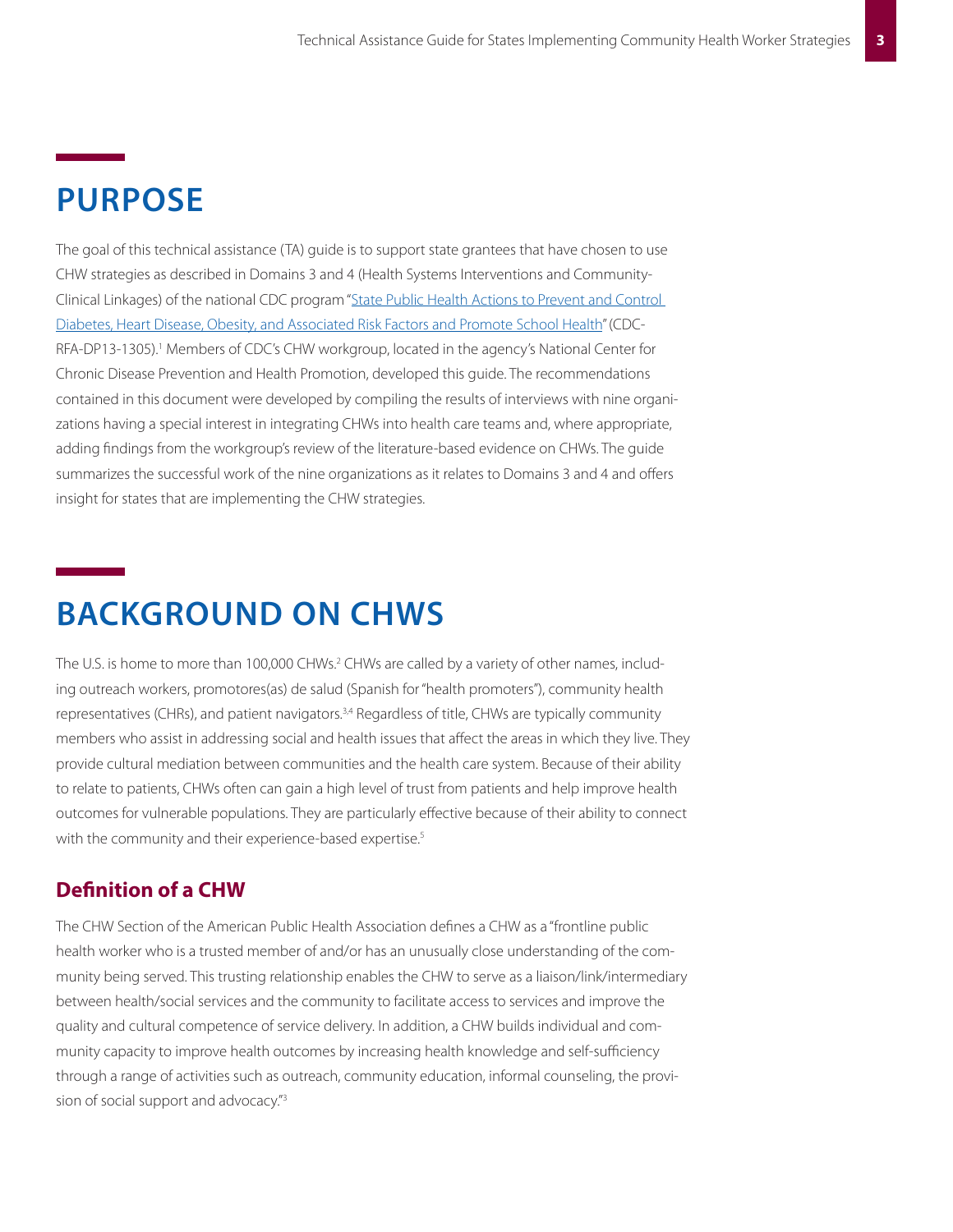## **Role of a CHW**

A national study conducted in 1998 identified seven core roles for CHWs<sup>4</sup>—roles that remain the gold standard for defining the field:

- 1. Culturally mediating between communities and the health care system.
- 2. Providing culturally appropriate and accessible health education and information, often by using popular education methods.
- 3. Ensuring that people get the services they need.
- 4. Providing informal counseling and social support.
- 5. Advocating for individuals and communities.
- 6. Providing direct services (such as basic first aid) and administering health screening tests.
- 7. Building individual and community capacity.

Additionally, CHWs can provide support to health care teams in the prevention and control of chronic disease by assuming a variety of roles that support both patients and providers: helping with the determination of eligibility for services and with enrollment, providing educational interventions, following up with patients to help with adherence to medications and treatment regimens and appointment keeping, coaching to assist in the management of chronic diseases (including goal setting and behavioral changes), helping patients navigate health care systems and planning for discharge from the hospital (patient navigation), and improving the engagement of patients with providers.6,7,8

# **METHODS**

To support CDC-RFA-DP13-1305 grantees that are using CHW strategies, members of the CHW workgroup gathered information through the use of structured interviews, which included questions based on expected technical assistance needs for states choosing Domains 3 and 4 interventions. Clinics, state health departments, and various other organizations were asked about their effective strategies to integrate CHWs into health care teams. Evidence-based literature also informs this guide.

# **HEALTH CARE SYSTEMS**

The goal of this section is to assist states in understanding the steps and mechanisms necessary to implement Strategy 2 in Domain 3. The section highlights key elements of successful health system interventions focused on integrating CHWs into team-based care.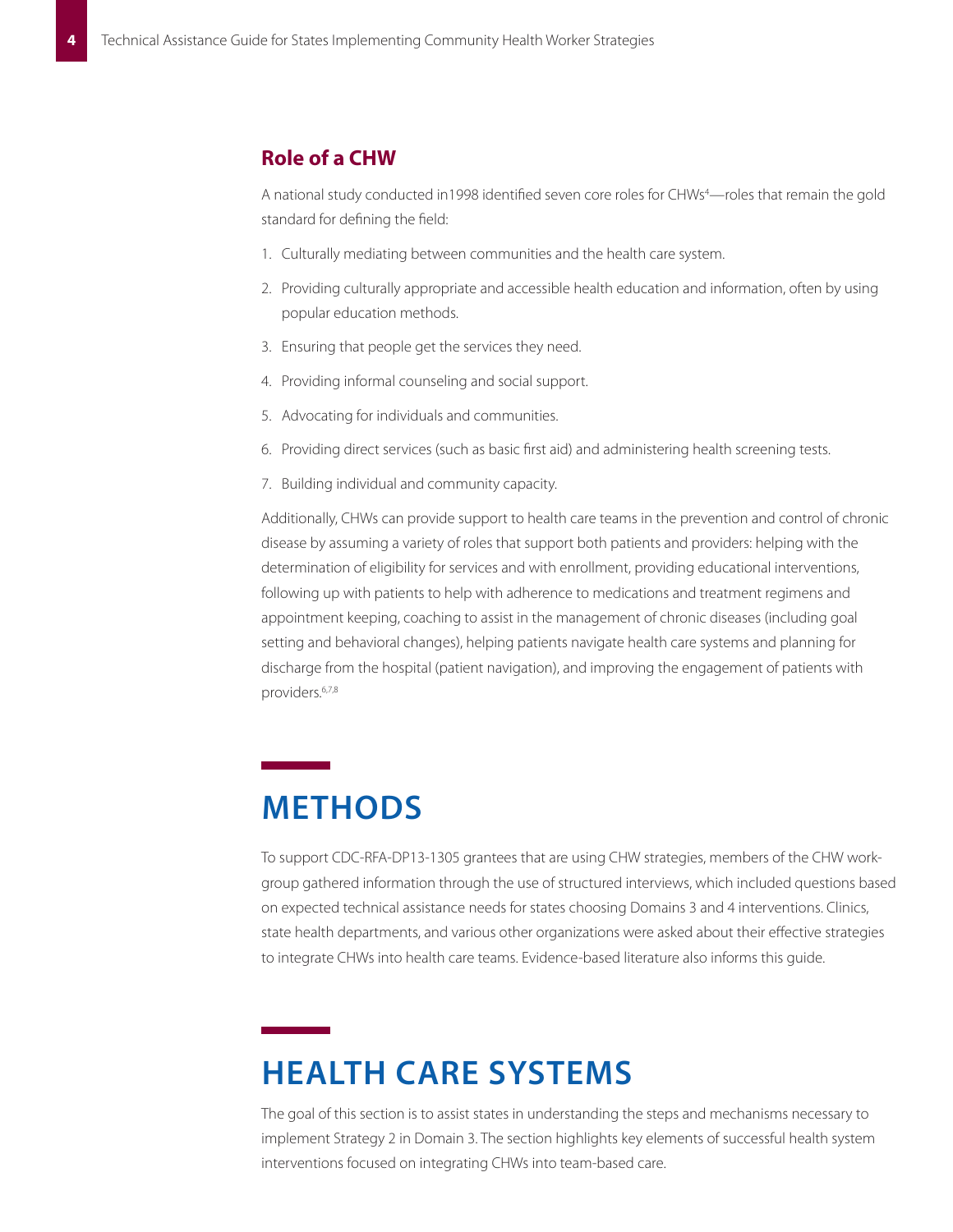## **Domain 3:**

Health Systems Interventions

## **Strategy 2:**

Increase use of team-based care in health systems.

## **Intervention:**

Increase engagement of non-physician team members (i.e., nurses, pharmacists, and patient navigators) in hypertension and diabetes management in health care systems.

## **1. Integration of CHWs into Organizations and Care Teams**

Interviewees described the various facets and steps associated with integration of CHWs into teambased care. Organizations noted that integrating CHWs is not without challenges; however, they provided important features that led to successful implementation. Proper implementation is especially important because it can set the stage for continued success throughout the life of an intervention or program. This section includes strategies that organizations use to implement CHW programs as well as suggestions for ways states can support the integration of CHWs into health systems.

### **1a. Setting the Stage for Successful Integration of CHWs into Health Care Teams**

While the amount of time it took organizations to implement CHW programs and integrate these workers into a health care team varied considerably, interviewees noted the importance of laying a strong foundation for the use of CHWs in the health care team. Strategies included

- **E** ducating health care staff, administrators, and payers to improve their understanding and acceptance of CHWs and the unique contributions they make.
- **Establishing a home for CHWs within the health care system and clinics (e.g., in the department of** health promotions or of family medicine).
- Creating the CHW position within human resources and other appropriate departments.
- **Example 2** Clearly defining a scope of work for CHWs (i.e., their roles and what they are allowed to do) and sharing this with leadership.
- Defining where and when CHWs will work (e.g., in the clinic during its regular hours versus outside the clinic hours).
- **Engaging program champions to assist in building and maintaining support for CHWs.**
- Involving leadership within departments and across organizations to build centralized support for CHWs.

Ha<br>
ch<br>
ele integrated into the Bronx<br>Lebanon Hospital.<br>—**CHW Network of NYC** Having a program champion is a key element to successful CHW implementation. In 2005, the medical director began focusing on CHWs, and it was with his leadership and buy-in from other upperlevel management that CHWs were successfully Lebanon Hospital.

#### **—CHW Network of NYC**

driven individuals as part<br>of the team.<br>—**Mary's Center** It is<br>dri<br>of It is important to have of the team.

**—Mary's Center**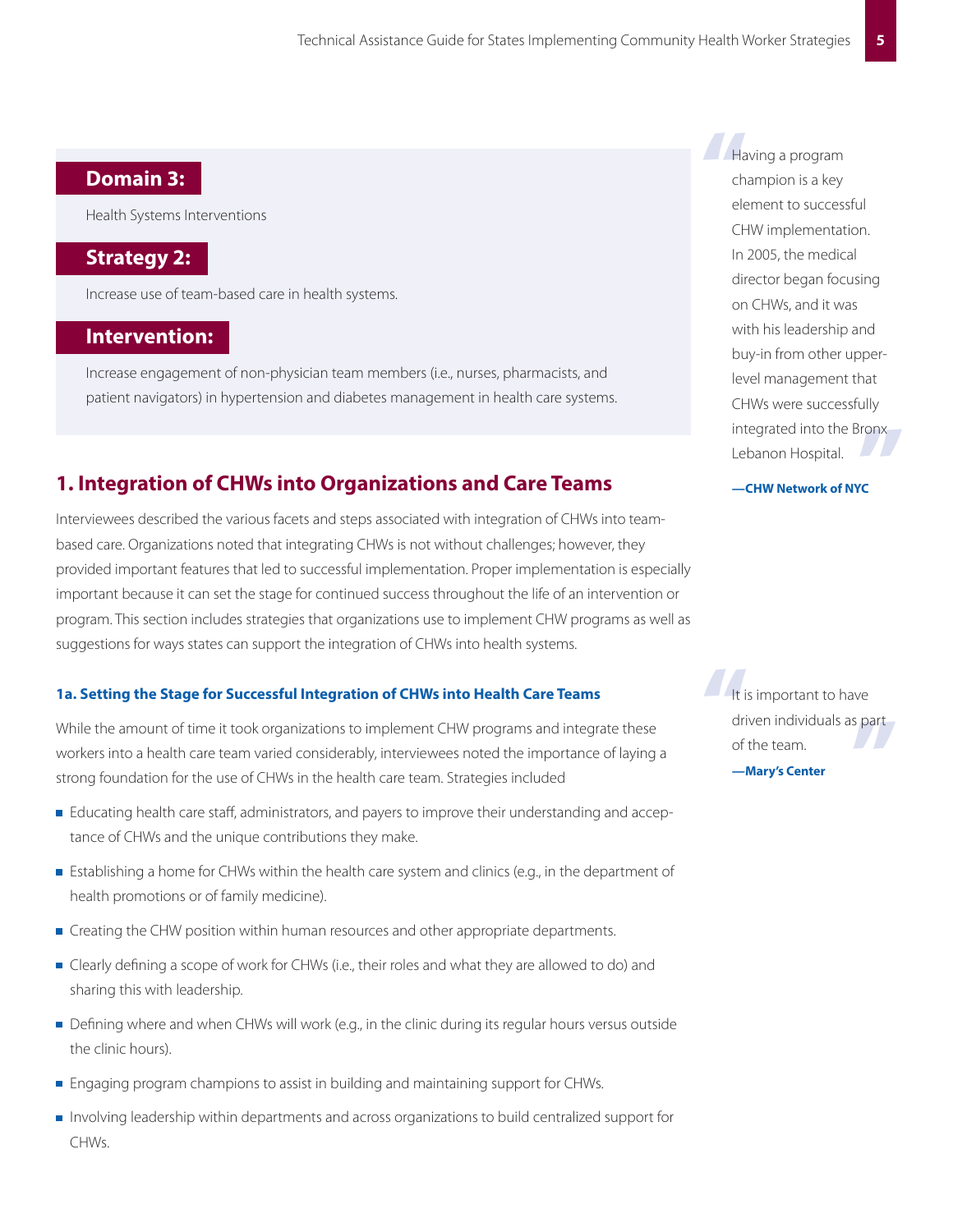#### **1b. Building and Continuing Institutional Support from Non-CHW Groups**

In addition to setting the stage and logistics for appropriate integration of CHWs, it is important to build institutional support (i.e., within the health care practice or organization) for CHWs through the entire program's lifetime. Appropriate support and integration are important to help increase quality of service and ensure that CHWs and providers are giving patients consistent information and health education. This process includes the following actions:

#### **Education**

- Incorporating education for non-CHWs on the roles of CHWs and their qualifications.
- Educating others on the value added by CHWs through their support of patients and helping physicians deal with patient-related challenges.
- **Emphasizing that CHWs assist in reducing the burden of clinicians and provide support for personal** and system issues (e.g., domestic violence, food insecurity, housing) that do not require clinical training but help patients solve basic needs so that they can deal with their health needs.
- Informing others that by providing time and support, CHWs enable community members to understand their health risks and learn how to prevent and control chronic diseases and other health conditions
- Reassuring other members of the care team that CHWs are not less expensive social workers, health educators, or physician extenders.<sup>9</sup> They play a unique and complementary role as mediators between community members and health and social service professionals.
- Inviting non-CHWs to participate in CHW trainings, in-services, and team meetings.

#### **Inclusion**

- **I** Involving everyone, including CHWs, in the conversation on CHW integration from the beginning and in continuing discussions and education. This approach also helps with workflow issues (e.g., streamlining processes, integrating CHWs into the care team).
- Focusing on CHWs as team members with unique skills. These workers support but do not replace any other team members.
- Including CHWs as partners in team meetings and on committees (e.g., the health promotions committee).

### **Promotion**

Advertising the accomplishments of CHWs. In order to appropriately promote CHW accomplishments, the states should start evaluation planning and data collection at the beginning of the intervention to learn about potential process issues and select the outcomes to be documented (e.g., value added, cost savings to programs, patient behavioral and clinical improvements).

er!<br><mark>Irmont</mark><br>al CH<sub>pa</sub> CHWs have been a vital part of the Community Health Team; they are valued by all. In the beginning, there was a fear from agencies that we would lose funding, but now they know we do not duplicate services; instead, we partner!

#### **—Northeastern Vermont Regional Hospital**

er.<br>**rmont**<br>al Th<br>Wa<br>an The most important thing was forming relationships and trust, proving our success, following through, and reporting back to the referrer.

**—Northeastern Vermont Regional Hospital**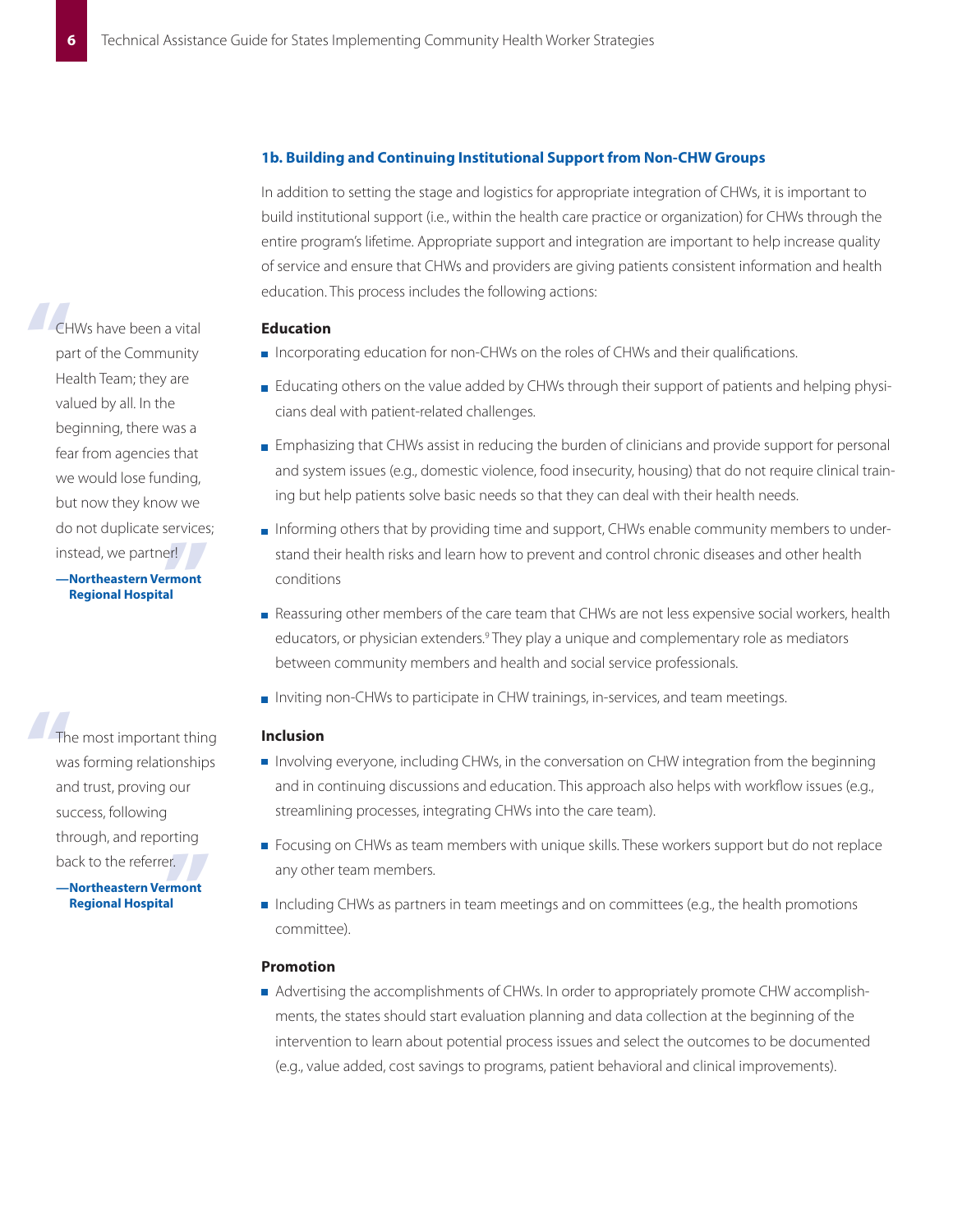### **1c. Access to EHRs**

Several interviewees stressed the importance of providing CHWs with access to EHRs. This was accomplished in a variety of ways:

- **EHR access was granted only to the CHW's supervisor.**
- CHWs were granted access to EHR auto-generated templates that were arranged using the "SOAP" note style (i.e., subjective, objective, assessment, and plan).
- The medical director assisted in developing a form that permits CHWs to free-text (write in their own form within the EHR) to physicians.
- Structured questionnaires and templates were developed for CHWs to use for different conditions (e.g., asthma, HIV, diabetes).

#### **1d. Opportunities for State-Level Support**

While various interviewees noted that CHW strategies are implemented at the community level, they also stressed the importance of gaining statewide support and guidance to improve the understanding of CHWs' roles, their importance in improving patient experiences and outcomes, and their value in reducing costs.

Appropriate organizational integration allows CHWs to practice to their fullest capacity—across the full spectrum of their various roles—and to assume a wide range of responsibilities (e.g., cultural mediators between individuals and health care providers, informal counselors and educators, facilitators for health care access, advocates, navigators of the health care system).<sup>5</sup>

Improving the integration of CHWs into the existing system increases sustainability, allows for better care, and increases cost savings. Below are suggestions for how states can engage with health care organizations and assist in supporting CHW integration into care teams:

- **Provide technical assistance toolkits (which should include a list of resources) for clinics implement**ing CHW programs (e.g., guidance on how to supervise CHWs or guidance on training CHWs to use the EHR).
- Provide access to databases that contain statewide information about CHWs who are practicing in that state, trainings for these workers, and other resources.
- **Educate community-level organizations about the federal provisions (e.g., for Medicaid, provide** contacts for state Medicaid staff and Centers for Medicare & Medicaid Services [CMS] regional staff ) that support CHWs, focusing specifically on reimbursement opportunities, including the 2014 CMS rule change.
- **Educate stakeholders at the state and local levels about the observational data from practice and** the evidence-based interventions that have demonstrated the effectiveness of CHWs, the beneficial outcomes for the public's health of integrating CHWs into health care systems, and the necessary components of comprehensive policies that support such integration.

CH<sub>ga</sub> CHWs help fill the gap between patients and providers. They provide both cultural competency and care. Oftentimes, barriers to patient engagement have nothing to do with the health care system. Having CHWs as part of the health care team means they can support health care providers and help patients become more engaged in their health and health care.

re.<br>**igan**<br>**gan —National Kidney Foundation of Michigan (partner with Michigan Department of Community Health)**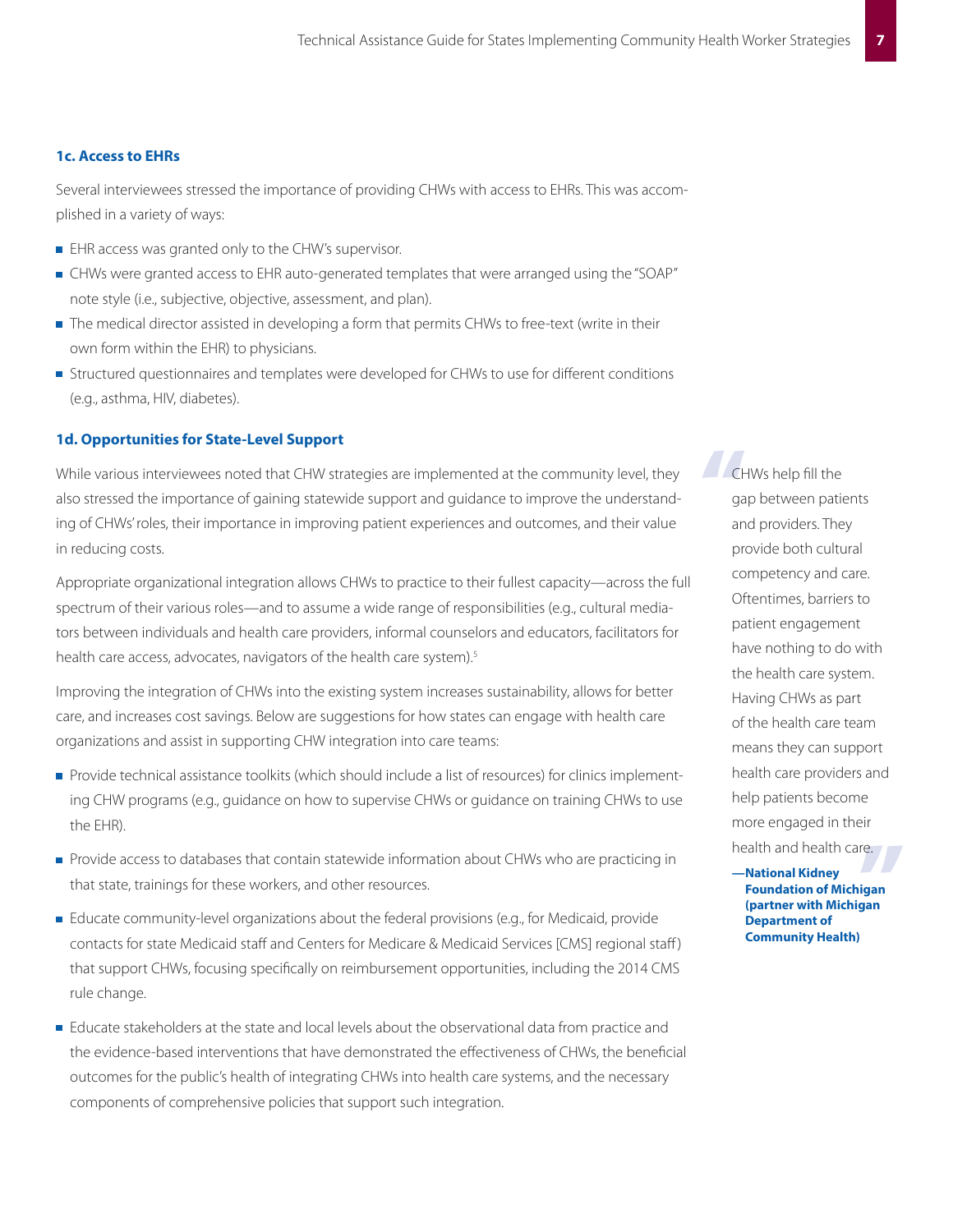- **E** ducate groups of health care providers (either privately or publicly funded) on the roles that CHWs can play: how CHWs fit into the medical home model; how CHWs can contribute to the Triple Aim, a framework that has been adopted by the CMS that strives to improve the patient's experience of care (including its quality and the patient's satisfaction), improve the health of populations, and reduce the per capita cost of health care; and how to engage community-based organizations that employ CHWs.<sup>10</sup>
- Develop templates for creating memoranda of understanding on the engagement of CHWs that can be distributed for use by health care organizations, academic institutions, and communitybased organizations.

## **2� Improving Occupational Regulations and Workforce Development**

Although CHWs are an important part of the health care system, they are often not recognized at the same level as other team members and are frequently marginalized, because their unique roles, skill sets, and rich knowledge of the community are not understood.<sup>11,12</sup> A national survey of CHW training and certification programs found, however, that training and certification improve CHWs' income and retention levels while also facilitating Medicaid reimbursement for their services.13

Workforce development involves core skills and competency-based training. Occupational regulation involves competency-based standards that are compatible with a set of core competency skills recognized state wide, standards for certification, and scope of work for CHWs.4

This section will outline interviewees' ideas about how to advance the workforce and improve occupational regulation for CHWs and provide opportunities for state assistance.

### **2a. Qualities of CHWs**

Although specific job qualifications change depending on the program, the most important qualities of CHWs are their understanding of the community and their commitment to helping people in that community. CHWs are neither clinicians nor office staff; they have their own job category and unique occupational identity and should be supervised and evaluated accordingly.

When hiring new CHWs, it is important for employers to focus on interpersonal qualities, abilities, and skills as opposed to specific subject matter skills and competencies (e.g., knowing the dangers of high blood pressure and being able to take blood pressure measurements—two areas that can be taught). Interviewees emphasized that an individual's background is an asset, not a liability. For example, CHWs who are qualified but do not speak English may be a valuable part of the team if the clinical entity is working with a non-English-speaking patient population.

The CHW Network of New York City and Mary's Center emphasized that CHWs are community builders, connecting people to friends, neighborhoods, and society at large and helping to reduce social isolation. States should keep this perspective in mind as they address the development of CHW guidelines.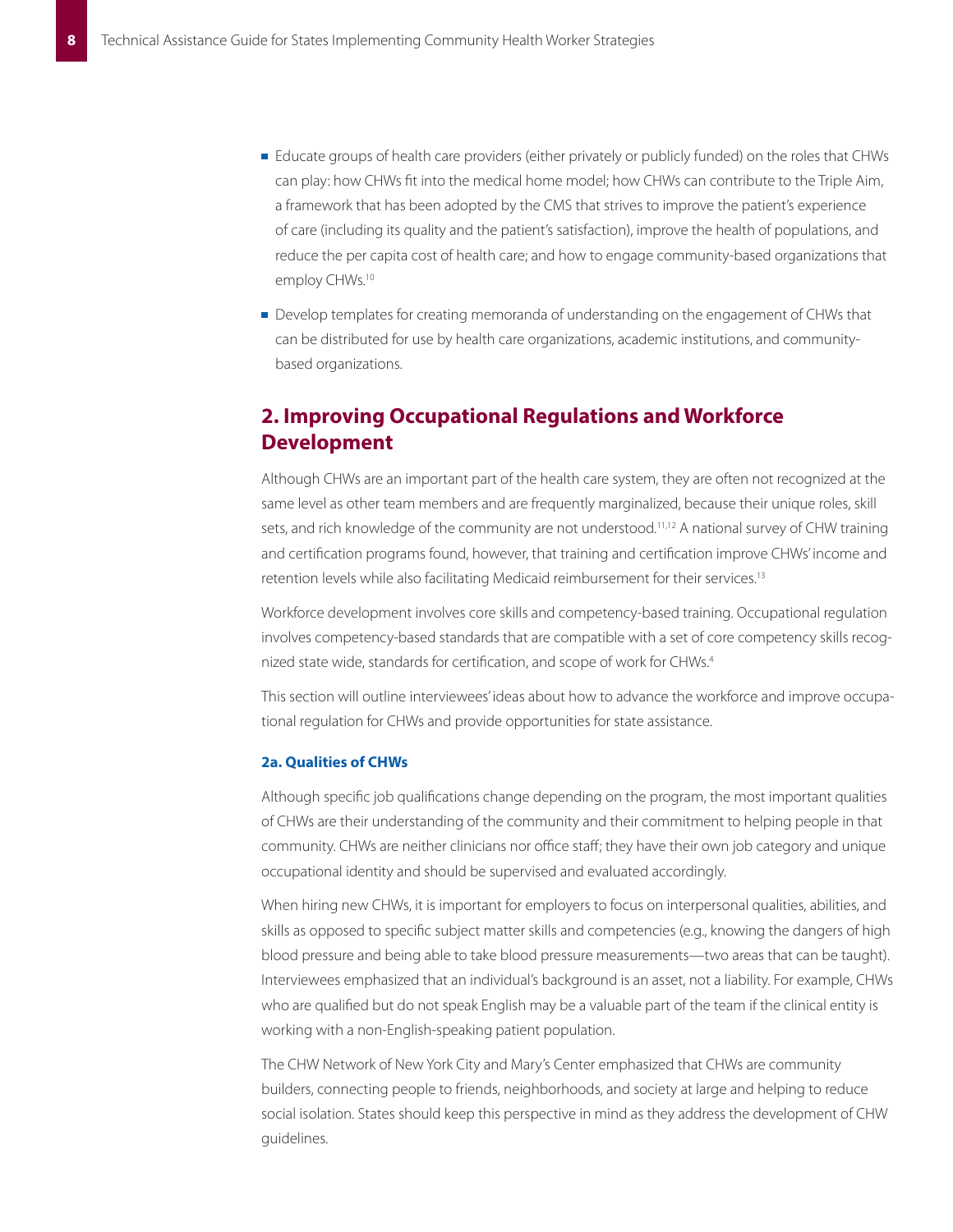## **Case Study: Mary's Center**

The Mary's Center health promotion department provides health education and health promotion services on nutrition and healthy lifestyles and on sexual health. It also provides information on the prevention, management, and navigation of cancer, cardiovascular disease, diabetes, tobacco cessation, asthma, HIV, and sexually transmitted diseases within the clinical setting, both before and after patient visits with the clinician. This department develops programs that help patients understand and manage their clinical diagnosis, and it offers prevention activities based on the social ecological model, which allows engagement at the individual, group, organizational, community, and societal levels. The Mary's Center team uses "popular education" tools and techniques, motivational interviewing, and illustrations to provide information on the primary, secondary, and tertiary prevention of health or disease conditions to allow participants to make informed decisions about their health.

### **2b. Training**

The majority of interviewees considered training to be an important aspect of their work with CHWs. Trainings can be conducted on the job or through a community-based organization, an Area Health Education Center (AHEC), or an academic institution.<sup>14</sup> Interviewees noted the importance of providing culturally appropriate and accessible trainings (e.g., training in Spanish if the workforce was predominantly Hispanic).

Trainings ensure that CHWs and clinical staff are providing consistent information and messages, which is essential. The trainings may cover basic aspects of professionalism (e.g., how to interact with physicians and other staff and patients), but it is important that CHWs not be judged by the same standards as clinical or administrative personnel, as CHWs should be seen as part of the community. Interviewees cited the following features of successful training:

- **Ensuring that CHW strengths, including their ability to connect with communities through their** commonalities of shared life experience, are reinforced.
- **Using CHW training modules that emphasize health promotion and teach CHWs how to help** patients prevent or prioritize and manage their chronic diseases (e.g., diabetes, heart failure) and conditions (e.g., high blood pressure, cholesterol values that are not normal).
- **Beginning with basic training for CHWs and continuing with specific training in areas related to** chronic disease (e.g., nutrition to prevent disease, dealing with mental health problems) as demand arises.
- **Providing in-house training and/or developing partnerships with outside organizations that are** experts in training.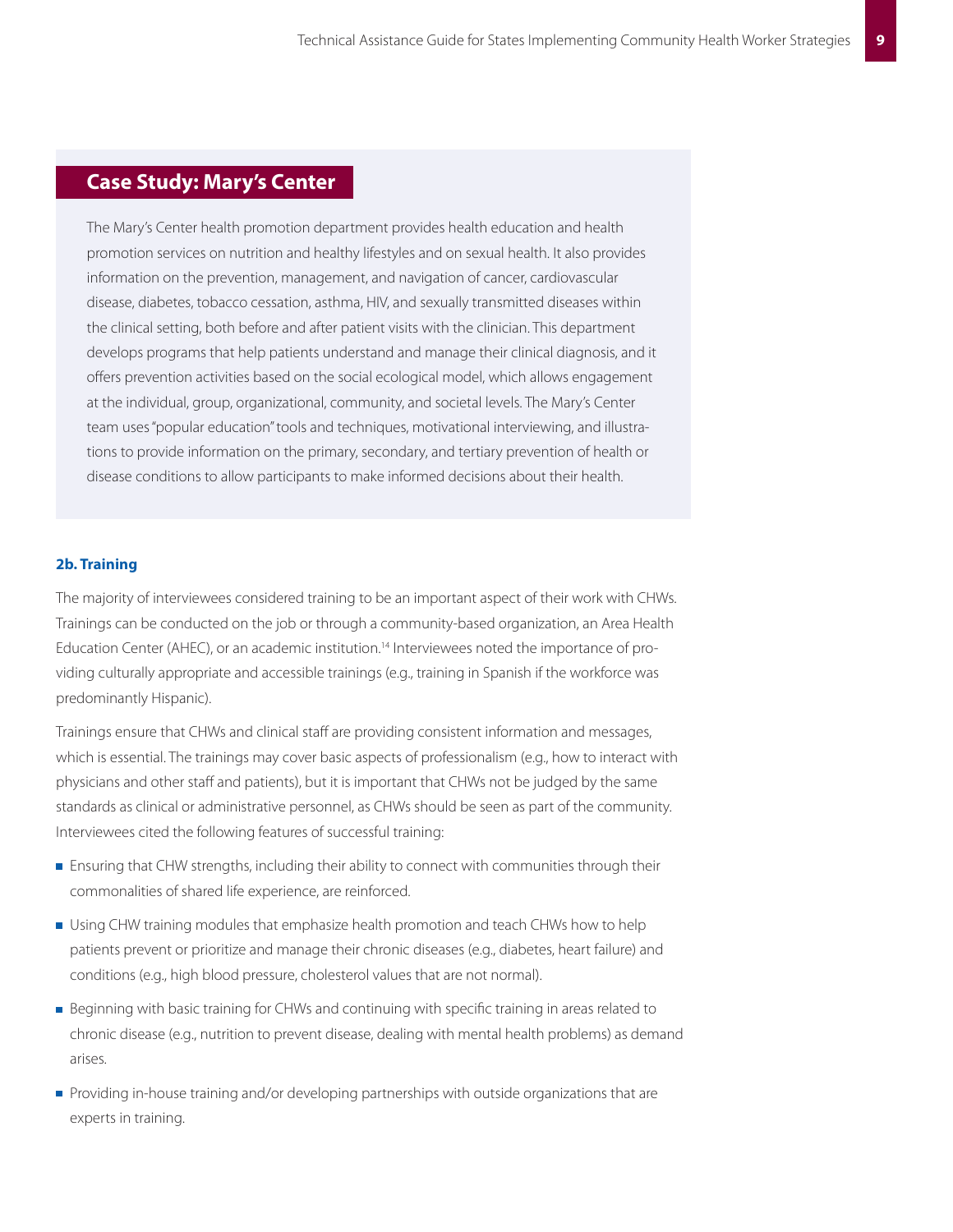- Holding regular continuing training sessions, offering in-program services (for answering questions and dealing with situational issues, program content, and stress), and presenting case studies.
- $\blacksquare$  Incorporating mini-training sessions into regular team meetings.
- Holding trainings in an appropriate language (e.g., Spanish).

Critical pieces of occupational training include appropriate content, the use of workable delivery mechanisms, and ongoing support. Opportunities for state-level support to improve training include those set forth below.

#### **Training Content**

- Develop a CHW training curriculum that includes skills, core competencies, roles of CHWs, community outreach, the skills required for individual and community capacity building for improve behavioral and health outcomes and advocacy, and a listing of current CHW organizations and other related resources.
- **Develop a set of core skills, competencies, and scope of practice for CHWs that are recognized** statewide. This should be done in collaboration with a larger stakeholder, such as a statewide coalition that includes CHW organizations, the local health department, universities, CHW trainers and employers, insurers, public agencies, nonprofits, and other interested groups.
- **Develop an appropriate CHW curriculum or adapt an existing one that includes legal and ethical** responsibilities, coordination with health care providers, documentation of work performed, rules governing third-party payers, communication, cultural competency, and requisite knowledge and skills.
- Develop or adapt a statewide training curriculum for supervisors of CHWs and make resources available to ensure its implementation.

#### **Delivery Mechanisms**

- Training can take place before and/or after the CHW is hired and either on or off site.
- A variety of instructional models can be used for CHW trainings and education, but they should all be appropriate to the state in which the CHWs will be working.
- A range of CHW training programs can be offered, such as college courses for academic credit, programs run by training institution, and apprenticeship programs.
- **Partnerships can be formed with organizations such as the state AHEC program to engage in discus**sions about training curricula and implementation of a CHW program.
- The state should identify settings and resources for CHW trainings and education, such as health care sites, employers, community colleges, community-based organizations, employer-based consortia, and AHECs.
- **There should be communication with regulatory offices to develop specific recommendations and** guidelines for training.
- A dult-learning methodologies should be employed in all training efforts.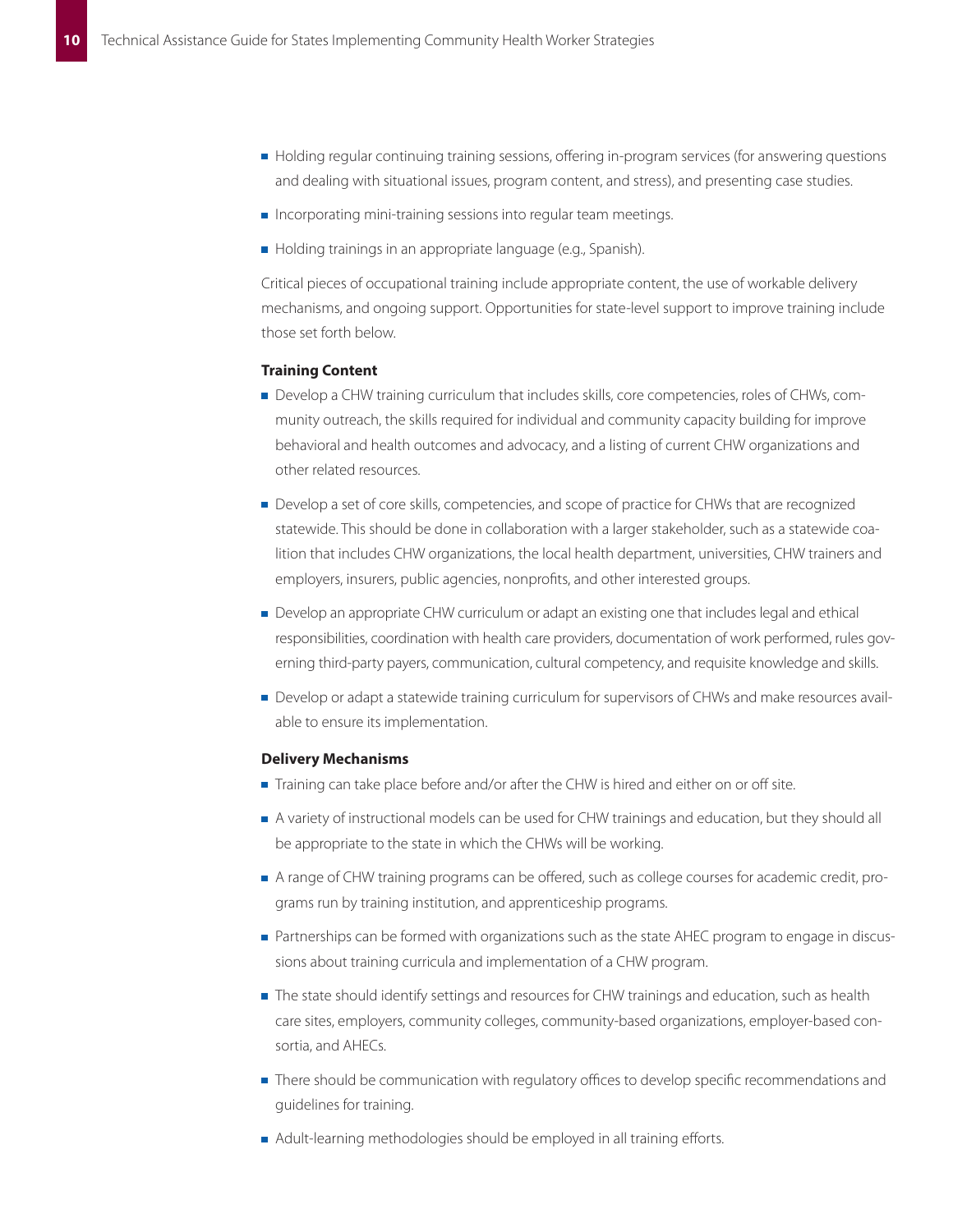#### **Ongoing Support**

- The state may wish to encourage and incentivize supplemental job trainings even for experienced CHWs.
- State agencies should encourage the creation of a career development model for the CHW workforce that includes career ladders and pathways as well as entry points into the workforce.
- The state should assist in the creation of a CHW network for ongoing training, education, and peer support.
- The state may wish to support continuous education and specialized training for CHWs through in-program services, case reviews, and team meetings.

## **Case Study: La Clínica del Pueblo**

La Clínica, located in Washington, DC, conducts on-site training for CHWs and uses other institutions for support in training on specific topics (e.g., diabetes, hypertension). Because many of its clients and CHWs are recent immigrants, La Clínica conducts training in Spanish. Training includes basic information about health disparities and social and mental health as well as basic health education information (e.g., on nutrition and exercise). La Clínica also facilitates monthly training for all CHWs.

### **2c. Credentialing and Certification**

Credentialing is the process by which a qualified entity (e.g., a community college, a professional association, a state health department) grants formal recognition to CHWs based on predetermined standards. These standards must be met in order for CHWs to be officially certified by the state and receive the formal title of "certified CHW." States that use this certification protocol typically base their qualifications on the successful completion of an approved training program or a combination of work experience and training.

Processes for credentialing vary by state, but an important aspect of a certification system is that it provides multiple pathways to becoming certified, including the pathway of experience or a "grandfathering" of people into the workforce. Ideally, education for certification is available in a familiar, accessible setting and taught by using appropriate methods.

Proponents of credentialing CHWs note that it allows better recognition of these workers among physicians, administrators, and Medicaid; provides transferrable skills; increases expectations for wages; and can improve quality of care.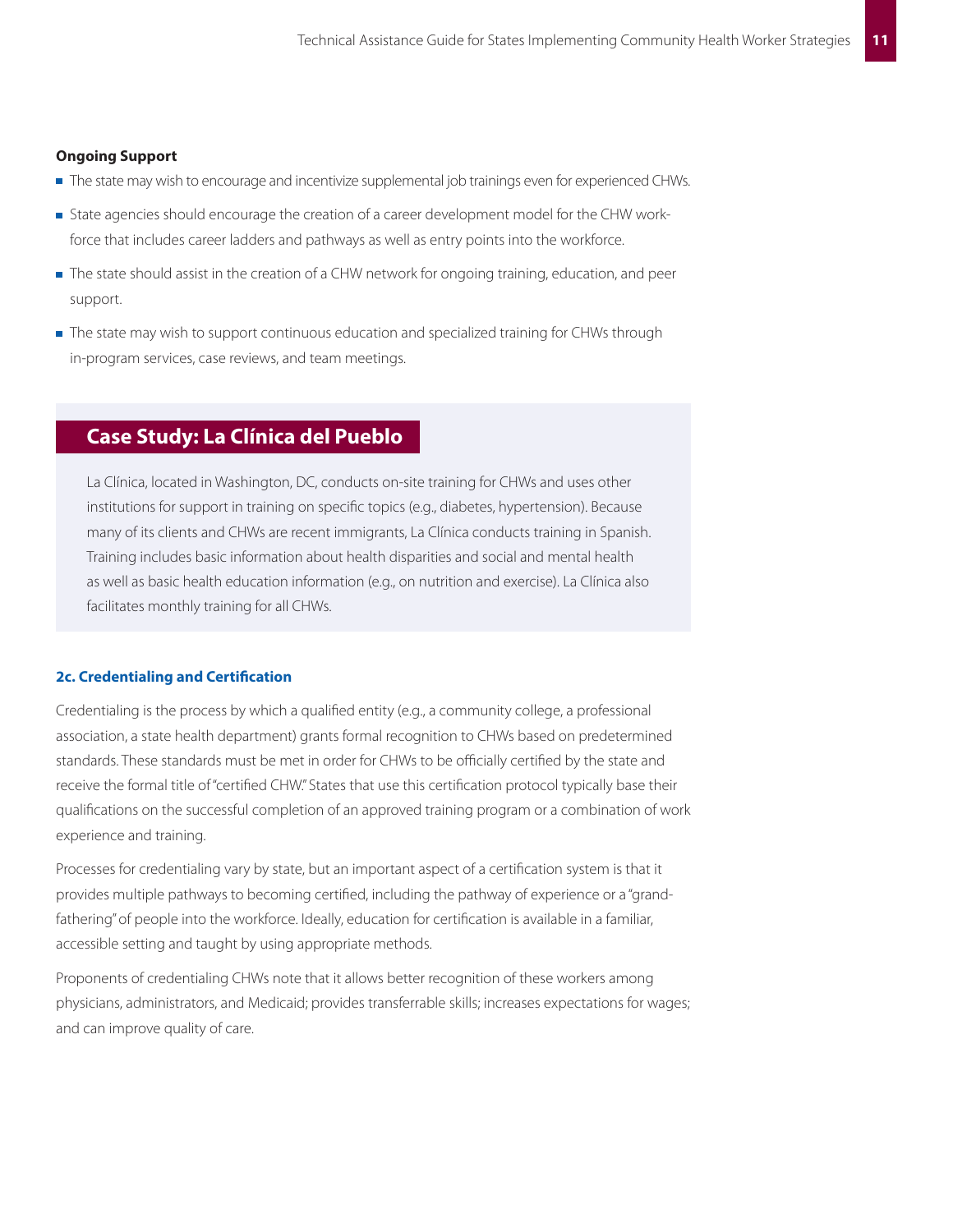## **Case Study: Baylor Health Care System**

The Baylor Health Care System employs CHWs trained under the Texas CHW certification process. Texas holds a 160-hour certification program through its state health department, which provides prospective CHWs with skills related to patient navigation, community resources, and communication. This training can be augmented with education on diabetes or other chronic diseases (50 hours). Additionally, certification requires continuing education of at least 20 hours every two years, which helps with staff development, professionalization of the CHW, and receipt of buy-in from physicians. Furthermore, additional training increases the opportunity for CHWs to network and share experiences.

Opportunities for states to assist with the certification process include

- $\blacksquare$  Developing a set of certification quidelines.
- Including CHWs in the development of quidelines.
- $\blacksquare$  Pilot-testing the certification guidelines.
- **Enlisting the participation of CHWs in the implementation of certification programs.**
- **Engaging stakeholders in addressing barriers to implementing a certification program.**
- Developing a scope of practice for CHWs that identifies specific competencies and skills.
- **Sponsoring or housing the state certification and continuing education process.**

### **2d. Workforce Development**

Several of the interviewees indicated that workforce development is an important component of successful CHW programs. Providing workforce development within a community-based organization allows for the sustainability of CHWs and legitimizes their role. Common elements of workforce development for CHWs include

- Building a career ladder with various positions, titles, and pay increases (e.g., CHW, senior CHW, CHW supervisor, administrator or CHW I, CHW II, CHW supervisor).
- $\blacksquare$  Creating clear job descriptions for each job level.
- **Providing opportunities for advanced training.**
- $\blacksquare$  Creating additional supervisory responsibilities for CHWs.
- Allowing CHWs to become trainers and consultants.
- **Providing training and opportunities for specialist CHW positions (e.g., a breastfeeding counselor).**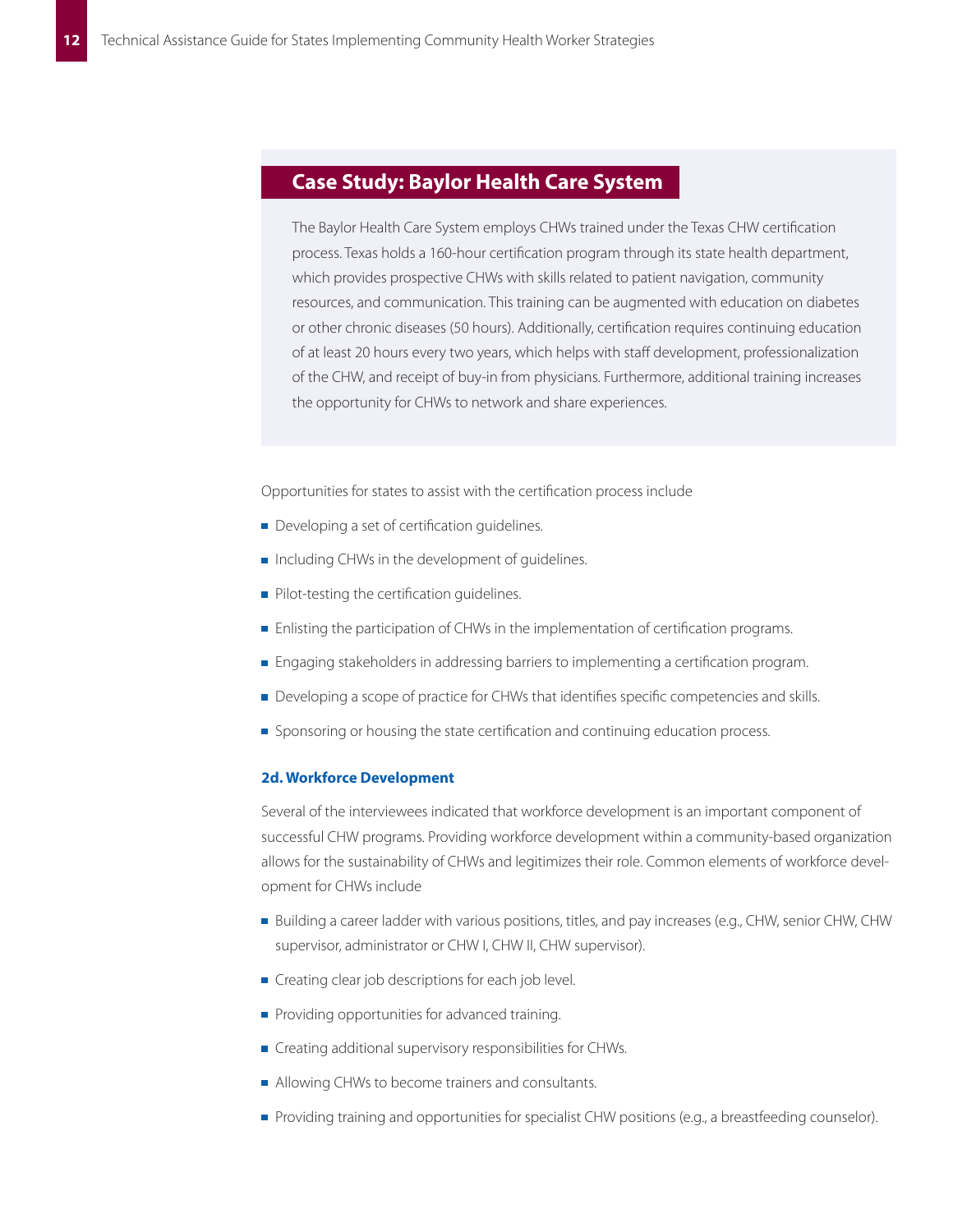For adults who were previously unemployed but are passionate about their community, a job as a CHW provides a special opportunity. In addition, creating new job opportunities for community members helps build community capacity for improving health.

Opportunities for states to assist with workforce development include

- Developing educational materials for health care providers and other potential employers on the benefits of engaging CHWs and the mechanisms for hiring and training them.
- Developing a framework in which to consider task outcomes, performance variables, and supervisory issues for each CHW role.

### **2e. General Opportunities for State-Level Support to Improve Occupational Regulation and Workforce Development**

Regardless of whether states choose to require the completion of specific training for CHWs or mandate the credentialing of these workers, some general features for improving occupational regulation and enhancing workforce development can be implemented at the state level:

- **Developing a set of CHW attributes (e.g., prerequisite skills, a record of having completed certain** trainings, connectedness to the community) that can inform the development of a model scope of CHW practice.
- **Creating a set of general core competencies for CHWs that have broad application. Core compe**tencies for CHWs help define the profession and scope of practice.<sup>5,15</sup> Competencies can be created at the state level and used to help gain support from providers and administrators, focusing efforts toward team-based care and improving health at the population level.
- **Defining the scope of practice necessary for CHWs to practice in health care and community-based** settings and then developing needed competencies.
- **Connecting CHWs to training programs and possible certification programs.**
- Introducing billing codes and state and labor categories similar to those of the U.S. Department of Labor for CHWs.

## **3. Identifying Viable Financing Mechanisms**

One of the major barriers to the sustainability of the CHW role is the lack of financial support for these workers. Interviewees noted that program costs for CHWs primarily include salaries, which ranged from \$30,000 to \$40,000 per year, plus benefits. The salary was typically associated with experience or education level. The number of CHWs at an institution also varied, depending on size and need and ranging from 7 to 35.

The majority of CHW programs were financed through "soft" money and lacked a constant funding stream. Longer-term funding streams are important, because they allow for long-term approaches that center on the patient. Additionally, the American Public Health Association supports longer-term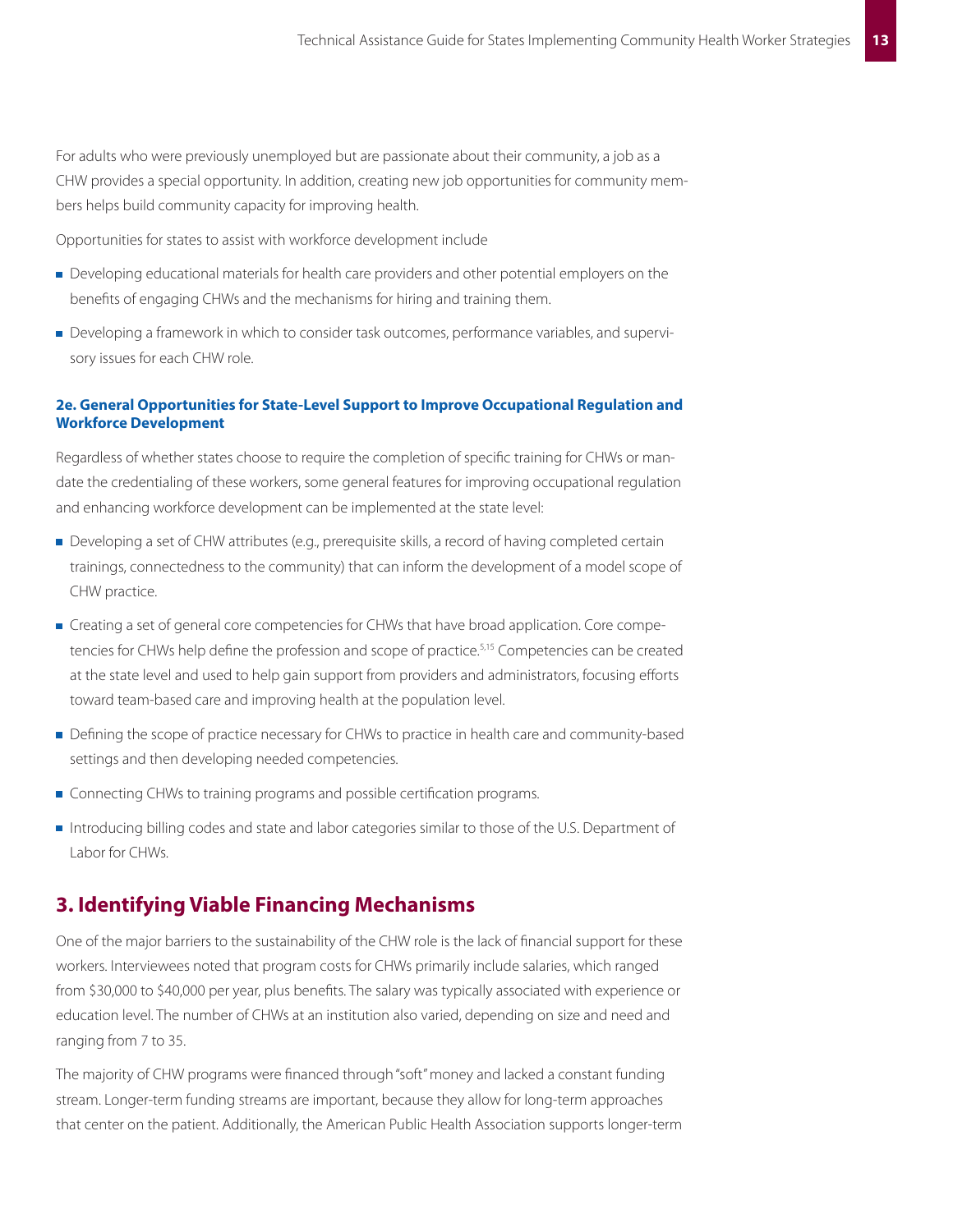funding streams, noting that they encourage CHWs to stay in the field, reduce CHW turnover, and increase job security and employer commitment.<sup>16</sup>

This section will describe the strategies used by interviewees for financing CHWs and provide examples of ways that states can support the financing of these workers.

#### **3a. Demonstrate the Effectiveness of CHWs**

Pilot programs and demonstration projects are useful for providing evidence about the effectiveness of CHWs and the cost savings associated with employing these workers. Many interviewees cited the importance of collecting data early on to build an evidence base for the effectiveness of CHWs. Common elements of these strategies include

- Identifying appropriate evaluation methods to demonstrate effectiveness of the CHW role in helping community members in managing their chronic conditions and using appropriate health services. This can be done through pilot studies of payment strategies, studies on return on investment, cost savings, health outcomes, and assessment of the effective use of services.
- An organizational and managerial commitment to regular monitoring of the costs and outcomes of CHW programs.
- $\blacksquare$  Using results to support an appropriate expansion of CHW programs.

# **Case Study: CHW Network of NYC**

CHW Network of NYC offered the story of the integration of CHWs into the patient-centered medical home team in the Bronx-Lebanon Hospital department of family medicine, a program that was launched in 2007. Although the program was unpopular at first, the department chair was persistent and enthusiastic and used regular communication to help gain support. The program actively collected data early in the implementation process, with information obtained on changes in use of the emergency department, hospitalization, and outcomes for hypertension. CHWs were given responsibility for care management, which included connecting clients to services with community partners; facilitating appointments through phone outreach, follow-up, and escort as needed; and making home visits. A quasi-randomized control trial showed a drop of a full point in the glycosylated hemoglobin (HbA1c) value in a group of patients with diabetes after the first six months of program implementation. Collecting these data allowed the CHW Network of NYC to demonstrate cost savings and was effective in increasing buy-in from managed care partners and hospital leadership.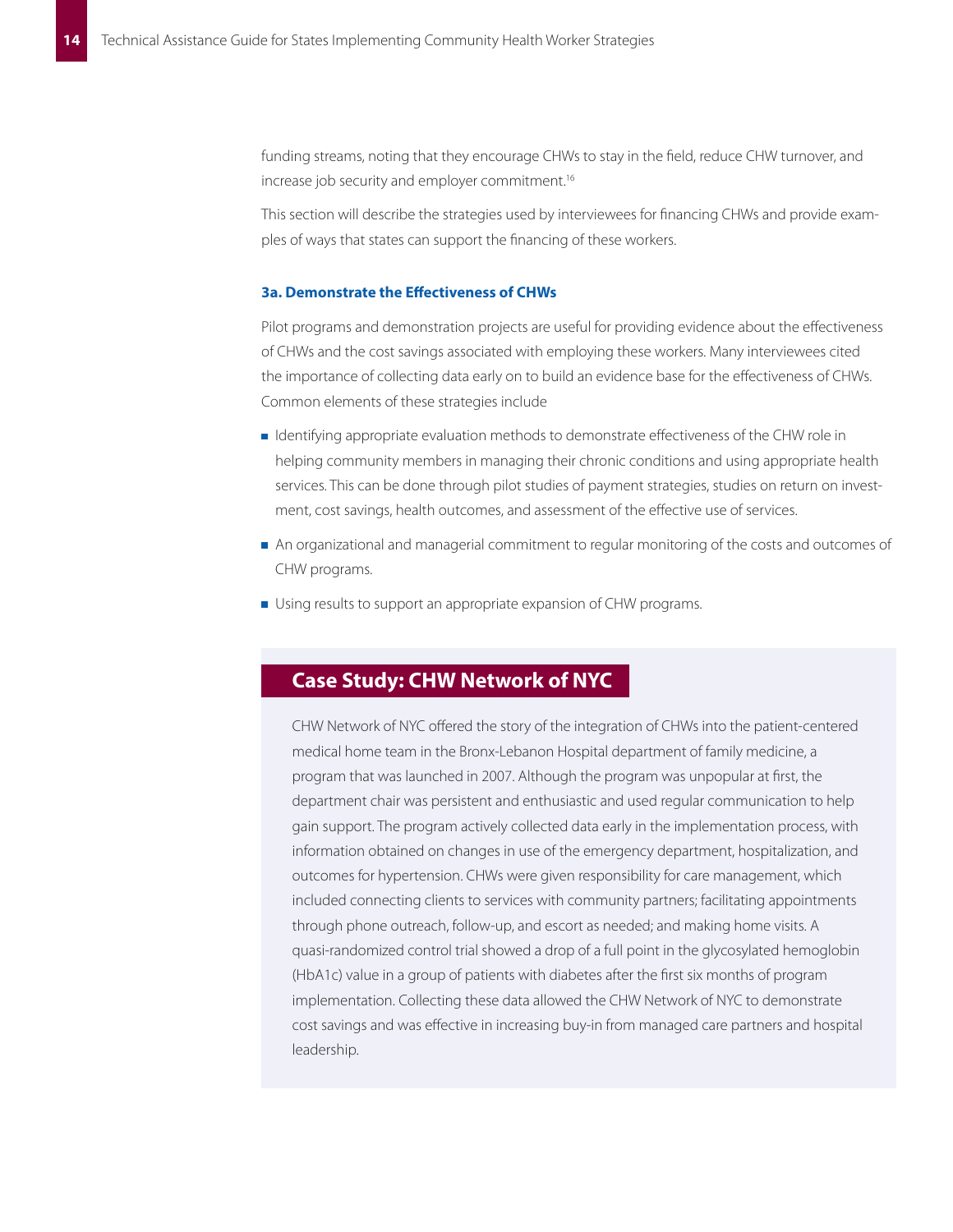# **Case Study: Michigan Department of Community Health**

The Michigan Department of Community Health along with the Michigan Public Health Institute, created a Michigan Pathways to Better Health (MPBH) program that will operate from July 2012 to June 2015. This CMS grant-funded project is conducted in three counties and is expected to employ 75 CHWs, affect more than 13,000 people, and save more than \$17 million. The MPBH program is an example of a successful regional demonstration project to assist in increasing the engagement of CHWs as a result of demonstrated cost savings and improved quality care.

#### **3b. Identify Sustainable Financing Strategies**

Incorporating CHWs into interventions for health care access and delivery requires identification of payment strategies that have the most potential for future expansion. In doing this, the entities should consider current and future priorities of state and national public and private payers and the ongoing or future redesign of state-based payment. To achieve the best outcomes for the populations whom they wish to target, organizations must advocate for the most promising payment strategies. Common approaches used to date are

- I dentification of a wider application of specific payment strategies based on the evidence of pilot programs and monitoring and evaluation.
- **IDENTIFICATION** Identification of the target organization that could implement these payment strategies including health insurance payers, and CHW employers.
- Use of education and information on adjustments and modifications to payment strategies to enable payment for CHW services to meet the health care needs of disadvantaged or otherwise vulnerable populations.

A variety of funding mechanisms are available to support the engagement of CHWs in public health activities. The list includes government agencies, charitable foundations, general funds from governments, hospitals, managed care organizations, employers, and public insurance programs (e.g., Medicaid, the Children's Health Insurance Program [CHIP]).17 Approaches gleaned from interviewees and a review of the literature includes

- At the state level, understand funding for CHWs and then disseminate the relevant information to community-level organizations.
- Use a Medicaid 1115 waiver (see Section 1115 of the Social Security Act) to bill for services.
- Bill under Current Procedural Terminology® code "Patient Self-Management and Education" for up to four hours per month in 30-minute increments.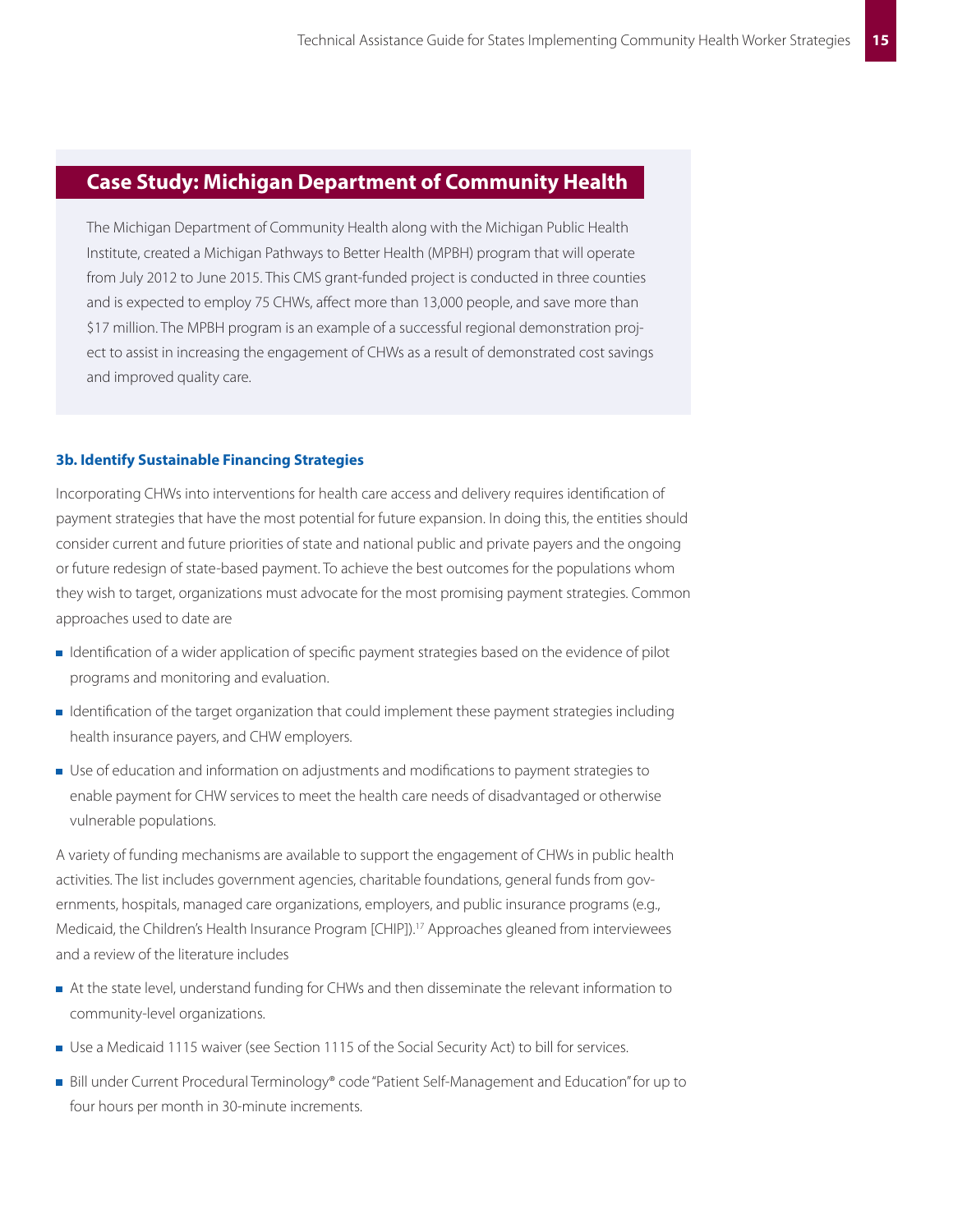Understand that CHWs can already be classified as providers for billing purposes in private or public programs. In 2007, the American Medical Association's National Uniform Claim Committee introduced CHWs as a category in its health care provider taxonomy using the Health Resources and Services Administration definition of CHWs.<sup>5</sup>

## **Case Study: Baylor Health Care System**

Baylor Health Care System is functioning under a Section 1115 demonstration project through Medicaid. Demonstration projects provide flexibility in design and the opportunity to create pilot or demonstration projects that promote the objectives of the Medicaid and CHIP programs.18 In 2011, Baylor Health Care System received the Section 1115 waiver from the Texas Department of State services; now the system is required to send quality metrics to the state in exchange for CHW funding. Baylor has continued to demonstrate successful outcomes with CHW demonstration projects, providing support for expansion of CHW programs and integration into other locations.

#### **3c. Understand Reimbursement for CHWs**

Some interviewees noted confusion about reimbursement strategies for CHWs. Organizations observed:

- **Because there is not enough direct funding to support CHW positions outright, it is important to** obtain specific reimbursement for their services.
- While opportunities exist for organizations to be reimbursed through group visits that involve CHWs, and although collaboration with health maintenance organizations and major federal programs (Medicaid and CHIP) can be used to reimburse the costs of CHW preventative services, there is a lack of uniformity among these reimbursement strategies. The challenge in securing agreement via state Medicaid offices is a source of considerable confusion to providers and health systems.
- **Lack of standardization for billing is detrimental to organizations' ability to fully integrate CHWs. This** lack of standardization also means that CHWs cannot use their full range of functions.

Overall, the interviewees needed additional guidance on billing and assistance in understanding the impact of new federal legislation and rules on CHWs.

States may help organizations understand reimbursement for CHWs in several ways:

- By increasing awareness of federal legislation and rules related to CHW reimbursement.
- **Through the dissemination of information about legislation and rulings related to CHW reimburse**ment at the federal level.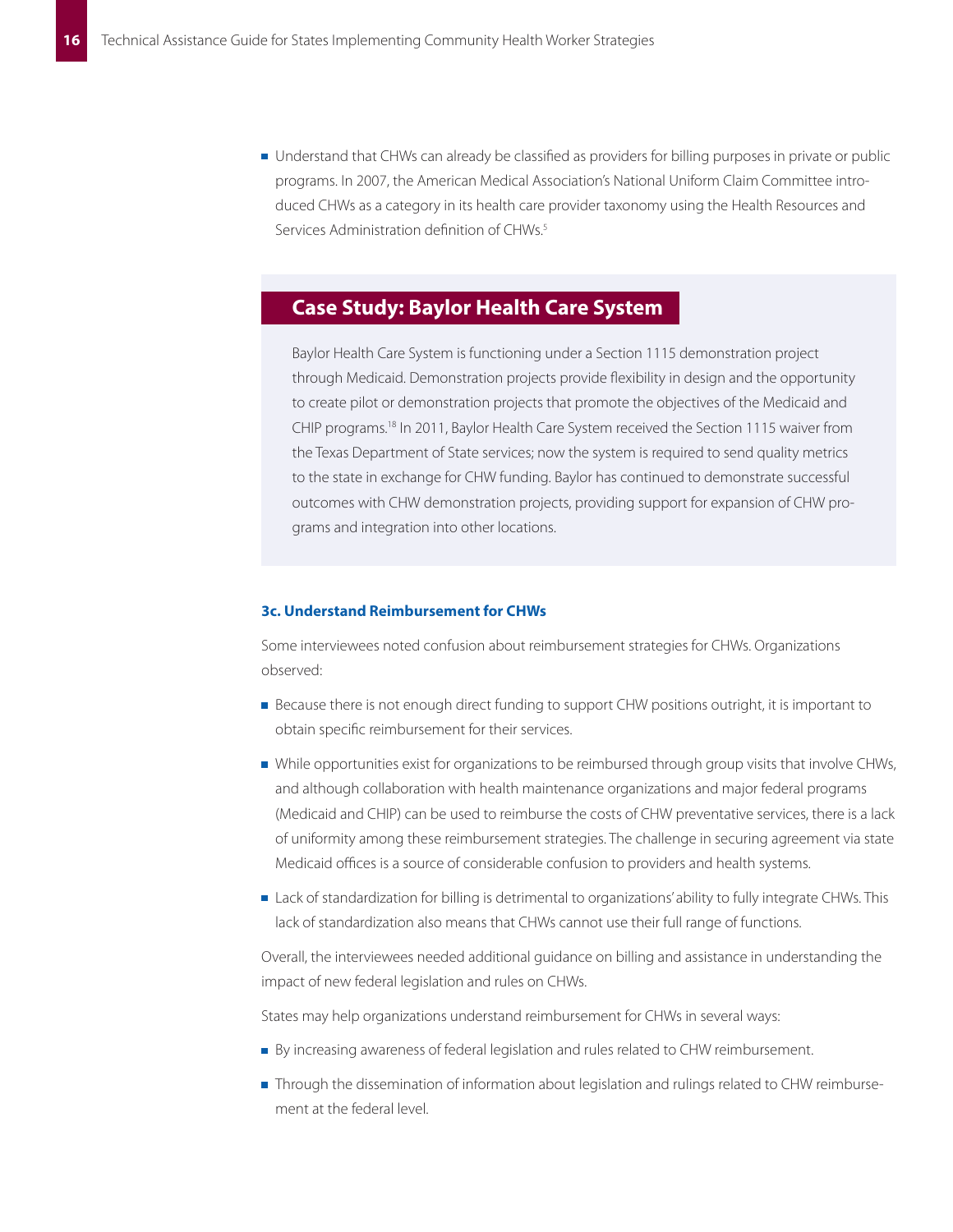- By disseminating information about legislation related to CHW reimbursement at the state level (e.g., Medicaid and Medicare billing).
- By developing specific recommendations for payment strategies and the details of implementing CHW programs and then sending this information to different types of payers who could hire CHWs or reimburse for their services, including Medicaid, commercial insurers, health care providers, and employers.
- By offering information on specific concerns such as administrative costs, payment strategies for certified CHWs, the types of services to be covered, and required documentation for reimbursable services.
- By providing TA on issues such as billing guidelines and required certification and training as they relate to reimbursement of services for CHWs.

## **CMS Medicaid Ruling19**

Effective January 2014, CMS has created a final rule (CMS-2334-F) titled "Medicaid and Children's Health Insurance Programs: Essential Health Benefits in Alternative Benefit Plans, Eligible Notices, Fair Hearings and Appeal Process, and Premiums and Cost Sharing, Exchange: Eligibility and Enrollment," which opens up payment opportunities for preventive services by unlicensed individuals. This rule changes earlier language to state, "Services must be recommended by physicians or other licensed practitioners of the healing arts within the scope of their practice under state law." The new ruling helps improve people's access to preventive services, facilitates partnerships between health care providers and advocates for CHWs, increases access to CHWs, broadens the scope of providers as an approach to reducing program expenditures, and carries the potential for CHWs to be reimbursed under Medicaid.

This new provision requires state Medicaid plans to provide comprehensive written statements describing the nature and scope of the state's Medicaid program that contain all the information necessary for CMS to determine whether the plans can be approved to serve as the basis for federal financial participation. States are required to include a summary of the qualifications of practitioners for those that are not physicians or other licensed practitioners. The summary should include required training, education, experience, and credentialing or registration. Credentialing of CHWs is not required by CMS.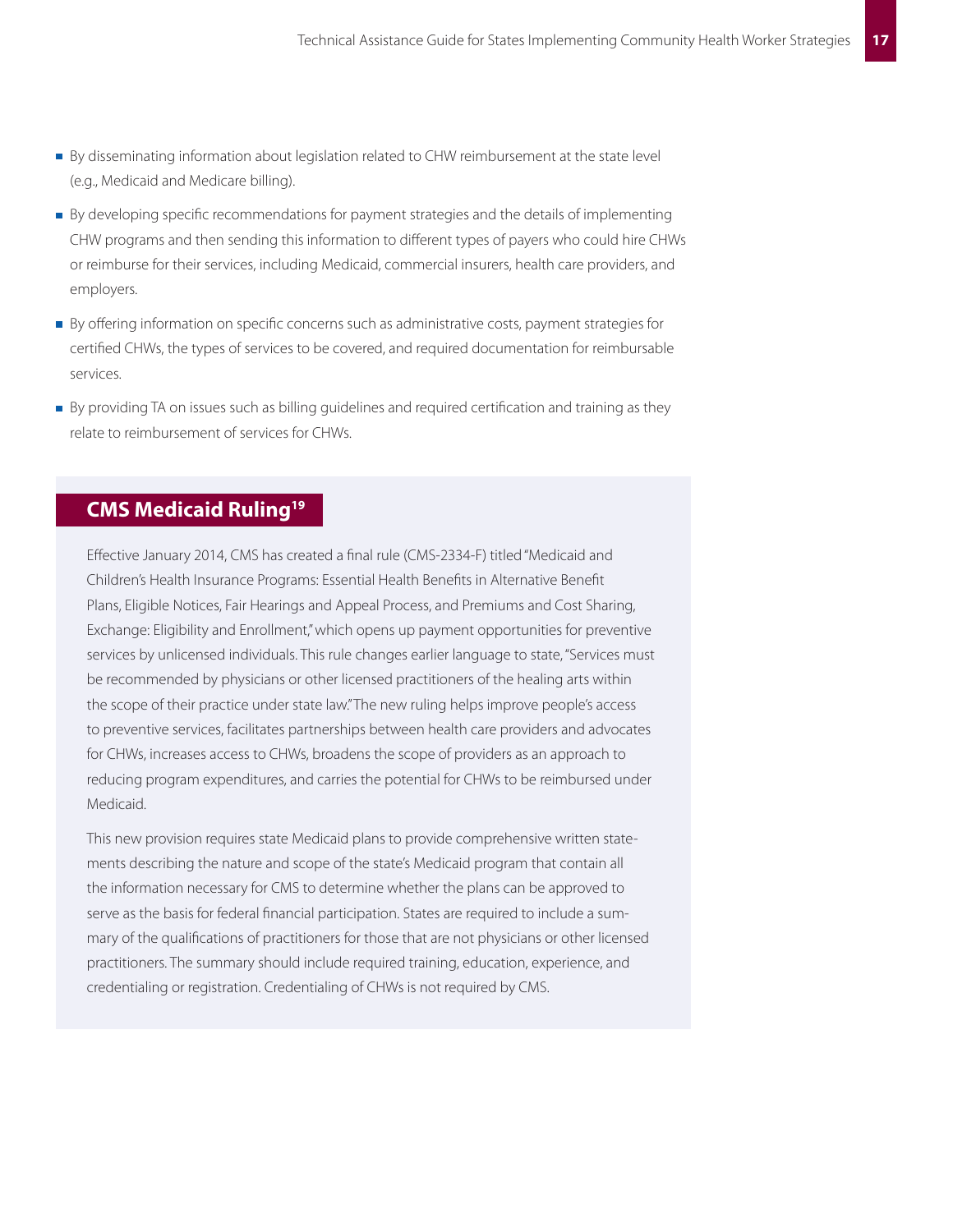## **4. Building Infrastructure**

Interviewees noted that building state-level structures and support systems eases the integration of CHWs, helps build support for this frontline workforce, and increases the sustainability of these workers in programs that deliver health services. This section will provide guidance for building infrastructure and statewide support for CHWs.

#### **4a. Regional and State-Level CHW Associations**

Interviewees noted the importance of state-level associations, coalitions, and networks in creating a successful, sustainable CHW workforce. High-level associations play an important role in advocating for policy and system changes that affect the CHW workforce and are critical to sustaining the services that CHWs provide. In many cases, the work to establish a CHW association is both initiated and implemented by a statewide coalition of diverse stakeholders, including CHWs; state, local, and county health departments; community clinics; Federally Qualified Health Centers (FQHCs); payers; the employers of CHWs; and health care systems.

Potential state-level activities to facilitate the formation and maintenance of state-level CHW associations are

- **Establishment of an advisory council or leadership advisory group through a funded or unfunded** legislative mandate or through the collective action of a public-private partnership.
- Acceptance of a CHW association as a credible voice for a statewide CHW workforce.
- **Creation of an office of community health workers within a state health department to support the** work of CHWs and engage them as partners.<sup>12</sup>
- Adoption of the umbrella term "community health worker" in all state public health department communications and publications.

#### **4b. State-Level Partnerships and Coalitions**

Developing partnerships among CHW associations, public health agencies, and private organizations should help to achieve outcomes, leverage resources, and facilitate the sharing of ideas. Stakeholders that can be included in such partnerships include health care providers, foundations, academic institutions, researchers, public health departments, community-based organizations, and private corporations. Potential activities to assist in state-level partnerships include

**Creating and sustaining a statewide coalition, network, or alliance to provide TA, conduct demon**stration projects, and carry out research about CHWs.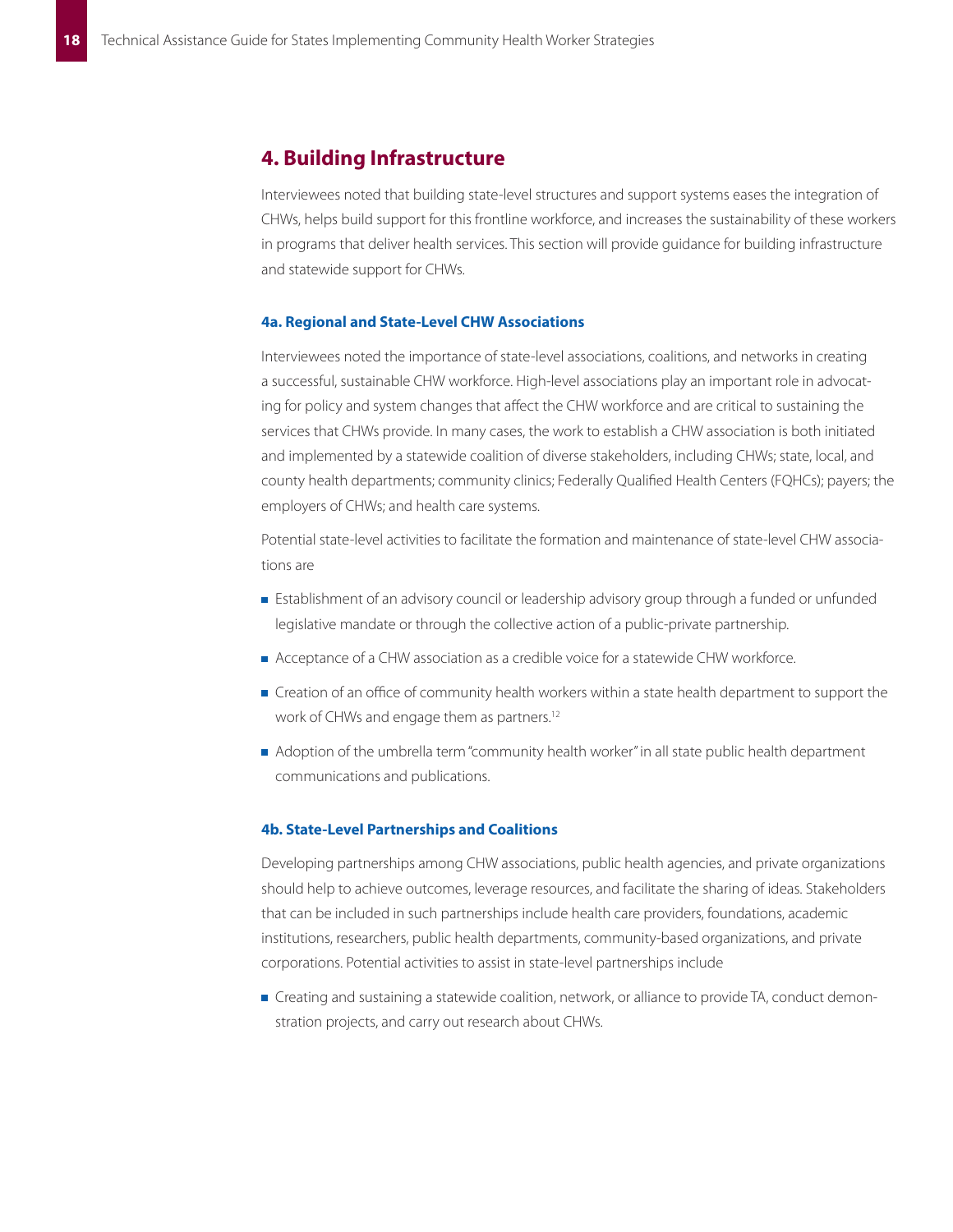- **Partnering with nonprofit agencies (e.g., AHECs, CHW associations, community-based organizations** that employ CHWs, and academic institutions [e.g., state and community colleges]) to develop certification standards and provide training. These partners can also work together to develop strategies for training CHWs and their supervisors, and they can work on a plan for related research and evaluation.
- **Linking CHW leadership with opinion leaders and stakeholders at the national, state, and commu**nity levels.
- I Identifying the roles and strategies of potential partners.
- **Engaging in collaborative efforts among federal, state, and local public health and government** agencies as well as with private funders as a way of sharing resources.
- I Identifying leaders who will serve as champions for partnerships.

## **Case Study: Michigan Department of Community Health**

The Michigan Department of Community Health (MDCH) has partnered with the National Kidney Foundation of Michigan (NKFM) for more than 20 years to deliver high-quality interventions. This partnership has allowed the two organizations to gain a wider reach for their programs, integrate their training models, and achieve a greater impact. Specifically, MDCH and NKFM collaborate for the training of leaders, for staff training, and to assist each other in learning from the best practices for evidence-based programs. These programs all use CHWs and draw on the self-management education programs offered by Stanford Self-Management Education Programs, Enhance Fitness, and the National Diabetes Prevention Program. More than 50% of the self-management programs offered by the MDCH and the NKFM use CHWs. These group programs not only assist in the self-management of diabetes and hypertension but also help to combat social isolation and depression, both often associated with chronic conditions. The NKFM can submit program data to MDCH and shares communication resources with that agency. An interviewee from the NKFM stated, "It is amazing what you can accomplish when you work together and don't worry about who is going to get the credit."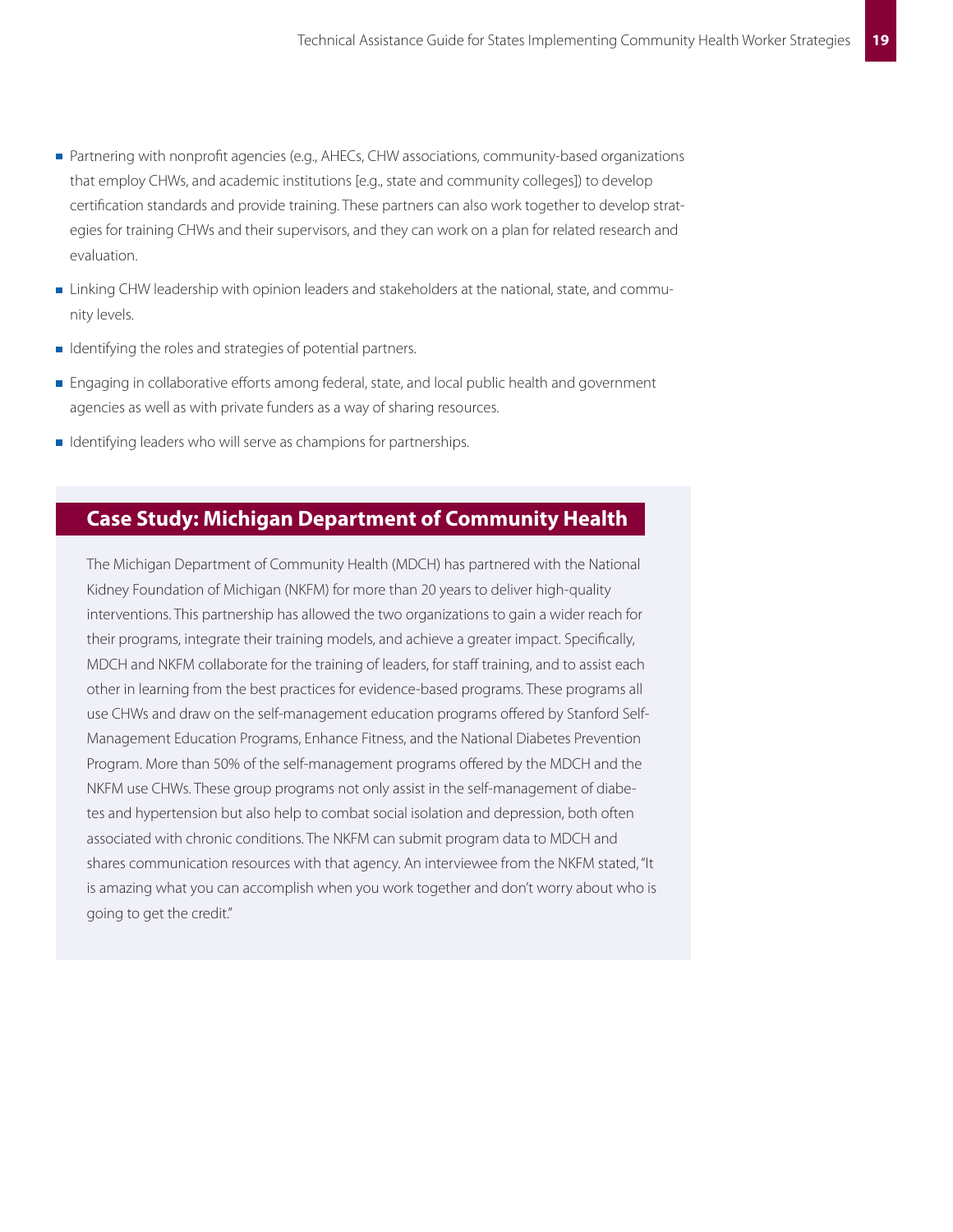# **COMMUNITY-CLINICAL LINKAGES**

The goal of this section is to provide insight for states supporting CHWs in the provision of selfmanagement programs and ongoing support for adults with high blood pressure or diabetes. Here we present examples of ways that the interviewees have engaged CHWs to create communityclinical service linkages. The work of interviewees also provides examples and ideas for state-level engagement to enhance the role of CHWs in fostering such linkages.

## **Domain 4:**

Community-Clinical Linkages

## **Strategy 3:**

Increase use of health-care extenders in community in support of self-management of high blood pressure and diabetes.

## **Intervention 1:**

Increase engagement of CHWs in the provision of self-management program and ongoing support for adults with high blood pressure and adults with diabetes.

## **Intervention 2:**

Increase engagement of CHWs to promote linkages between health systems and community resources for adults with high blood pressure and adults with diabetes.

## **1� Self-Management Programs and Ongoing Support for Adults with Hypertension and Diabetes**

CHWs are well suited to assist in the provision of self-management programs and in offering ongoing support for adults with hypertension<sup>20,21</sup> or diabetes.<sup>22,23</sup> It has been widely recommended that CHWs assist in providing services for chronic disease care.<sup>24</sup> This section is based on the responses of interviewees and the relevant literature.

Growing evidence exists for the inclusion of CHWs into care teams<sup>6,25</sup> as well as CHWs' ability to assist with chronic disease management in high-needs populations.<sup>4</sup>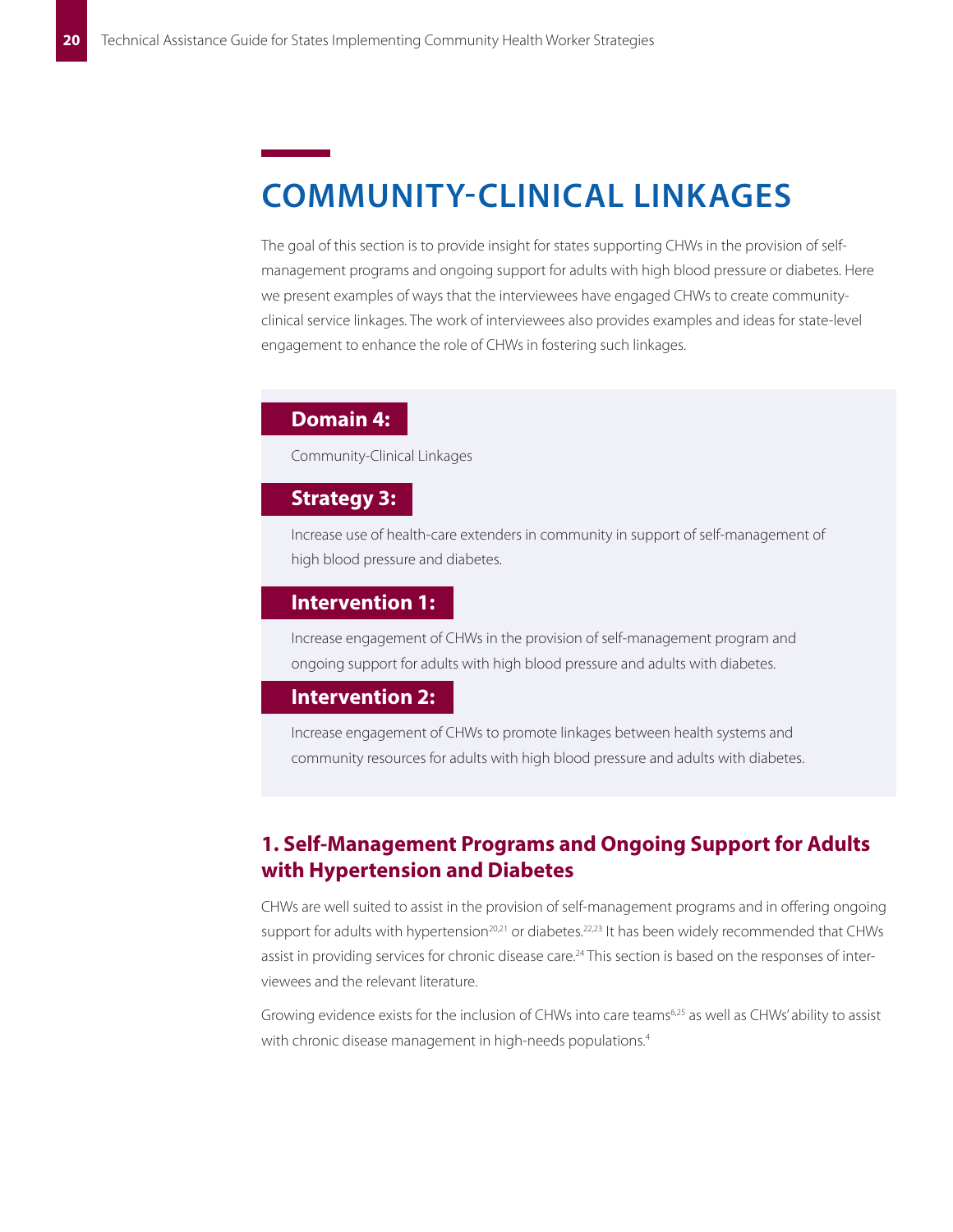#### **1a. Self-Management Program Administration and Post-Program Support**

CHWs can play multiple roles in program administration. Interviewees noted that CHWs can act as leaders of self-management programs or serve in a supporting role. Regardless of how CHWs are involved, evidence indicates that CHWs are an essential element of self-management programs.<sup>26,27</sup> Although there are various ways to involve CHWs in providing ongoing support for patients with chronic conditions, CHWs are particularly useful in providing post-program and ongoing support for patients with hypertension or diabetes. There are two program styles—CHW-led and CHW-supported programs—as well as various ways to involve CHWs in the provision and ongoing support of patients with chronic conditions.

#### **CHW-Led Self-Management Program**

Having CHWs lead self-management programs makes sense because of the limited availability of certified health educators.28,29 A study published in 2008 found that CHWs can serve as primary patient educators in the absence of more highly educated personnel and are effective in delivering already existing self-management programs.<sup>30,31</sup> More recently, a randomized controlled trial of a culturally tailored diabetes education and management program led by CHWs found a significant beneficial effect on the intervention group compared with controls.<sup>32</sup>

In terms of what was learned from the interviewees for this TA guide, CHW-led self-management programs tended to be more culturally appropriate and locally tailored, integrating the CHW's knowledge about community-specific needs.

CHW-led self-management programs include one-on-one diabetes and hypertension management as well as group programs, both of which support patients in becoming self-sufficient. Most interviewees engaged CHWs in providing self-management programs. Those organizations that implemented CHW-led self-management programs provided supplemental training to assist CHWs with learning appropriate skills and information. One recommended learning source is the American Diabetes Association standards for CHW training, an online 16-hour course.<sup>33</sup>

One-on-one self-management programs are focused, personal programs tailored to the individual patient. Baylor Health Care System, for example, described a program that supports meetings between a CHW and the patient and family at monthly and quarterly intervals. During this time, CHWs in the Baylor system also promote self-management classes and events.

The Canyon Ranch Center for Prevention and Health Promotion in Tucson, Arizona, an affiliate of the Arizona Prevention Research Center, noted that CHWs at that center are constantly providing selfmanagement programs through one-on-one training and education in the clinical setting.

The Michigan Pathways to Better Health uses CHWs to assist Medicare and Medicaid beneficiaries with their health and social needs (e.g., primary care, housing, food, transportation). By addressing the social determinants of health, the project's directors hope to increase access to health and social services, improve outcomes for chronic disease, and reduce visits to the emergency department. The project is ongoing in three communities, each having an agency that receives referrals, assigns clients, and collects data (the Pathways Community HUB) and a lead agency to coordinate resources at the local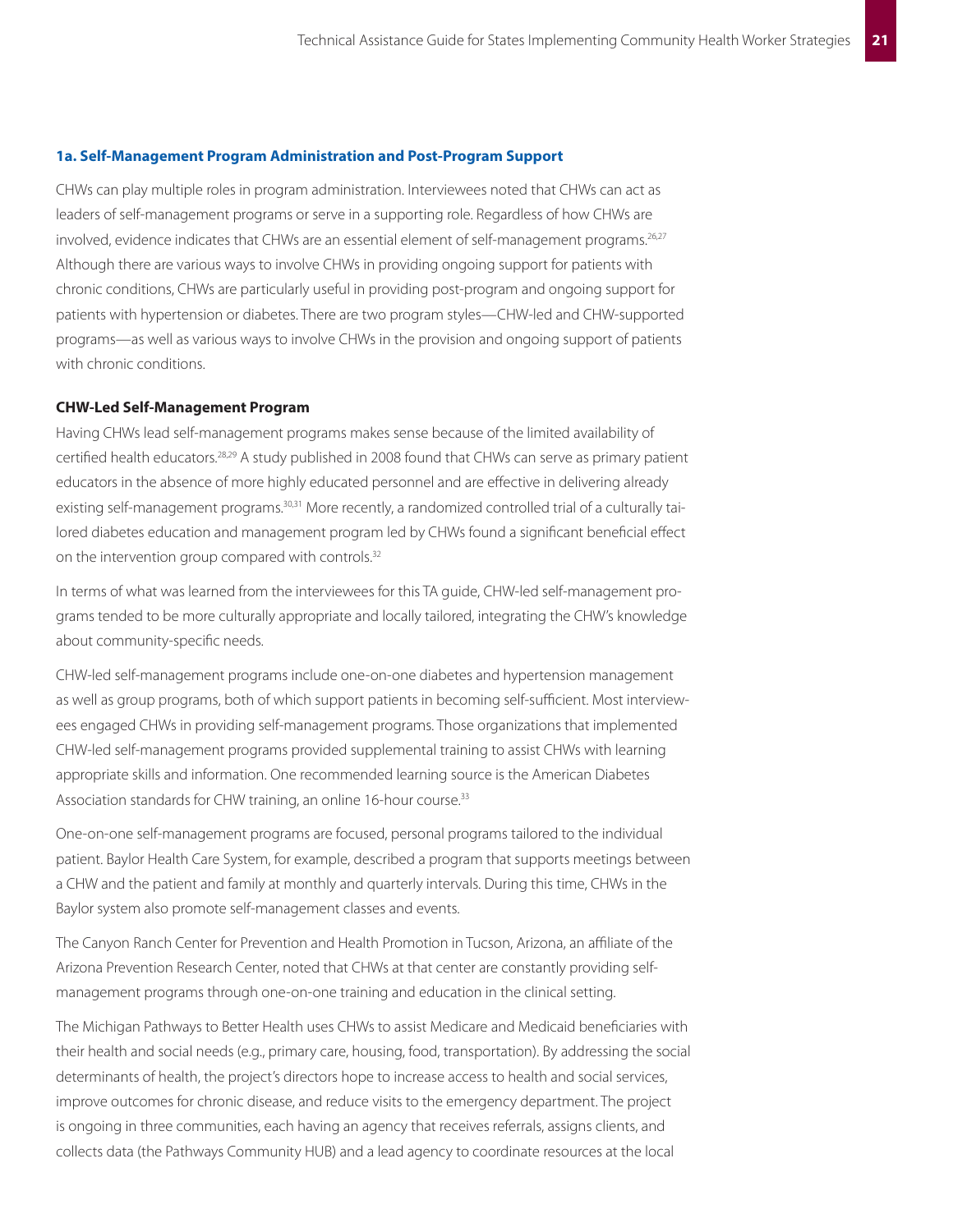level. In working one on one with clients, CHWs use a specific curriculum and modules to present educational information and to document referrals. In 2013, a self-management education pathway was created; it includes education on tobacco cessation, control of high blood pressure, and diabetes.

Michigan's Personal Action Toward Health (PATH, the Stanford chronic disease self-management program in Michigan) is a group-based, CHW-led self-management program that relies on master trainers to train CHWs to lead programs in self-management. This program includes local, specific information for CHWs as well as information from high-level national organizations. CHWs continue to be supported by the organization through the provision of materials, logistical support, TA, and mentoring. CHWs who lead such programs take a refresher course twice a year to keep them engaged and up to speed on the important aspects of the program. Additionally, meeting for the refresher courses promotes exchange of best practices, enhances camaraderie, and provides empowerment for the CHW's work. CHW-led programs tend to be better attended and more effective among vulnerable populations, as CHWs are better at generating interest and providing leadership for the program.

Most organizations that provide PATH programs belong to the statewide network, Michigan Partners on the Path. In addition to a statewide network, there are useful tools available, including tools for marketing and a centralized statewide database. PATH has increasingly reached out to programs that use CHWs; for example, it piloted a training of PATH leaders at one of the MPBH CHW sites. Having MPBH CHWs lead PATH sessions helps support the program in improving chronic disease outcomes.

### **CHW-Supported Self-Management Program**

Interviewees also described CHWs as a supporting role for self-management programs. CHWs can work in conjunction with certified diabetes educators or support classes.

The Prevention Research Center in Arizona helped community organizations develop a diabetes self-management program in which a bicultural nurse practitioner and a certified health educator lead self-management classes. In this model, the nurse practitioner oversees the class and manages medications while the CHW provides support to the other team members and ongoing support to participants in helping them integrate difficult self-management practices into their daily lives. In addition to assisting with ongoing education, the CHWs help participants access both health and social services.

Other sites have involved CHWs as peer mentors to provide social support throughout selfmanagement programs. To further this goal, one site required CHWs to go through the program themselves before supporting self-management programs. The sites noted that having the support of CHWs during self-management programs allowed for continuity in care and increased patients' perceptions about the importance of their disease. Social support can take the form of listening to the concerns of patients and their family members and helping them solve problems.4

### **Post-Program Support**

CHWs may continue to support patients after their completion of self-management programs. If CHWs are already involved in self-management programs as either leaders or assistants, it is easy to continue to promote the self-management of diabetes or hypertension. Post-program support also includes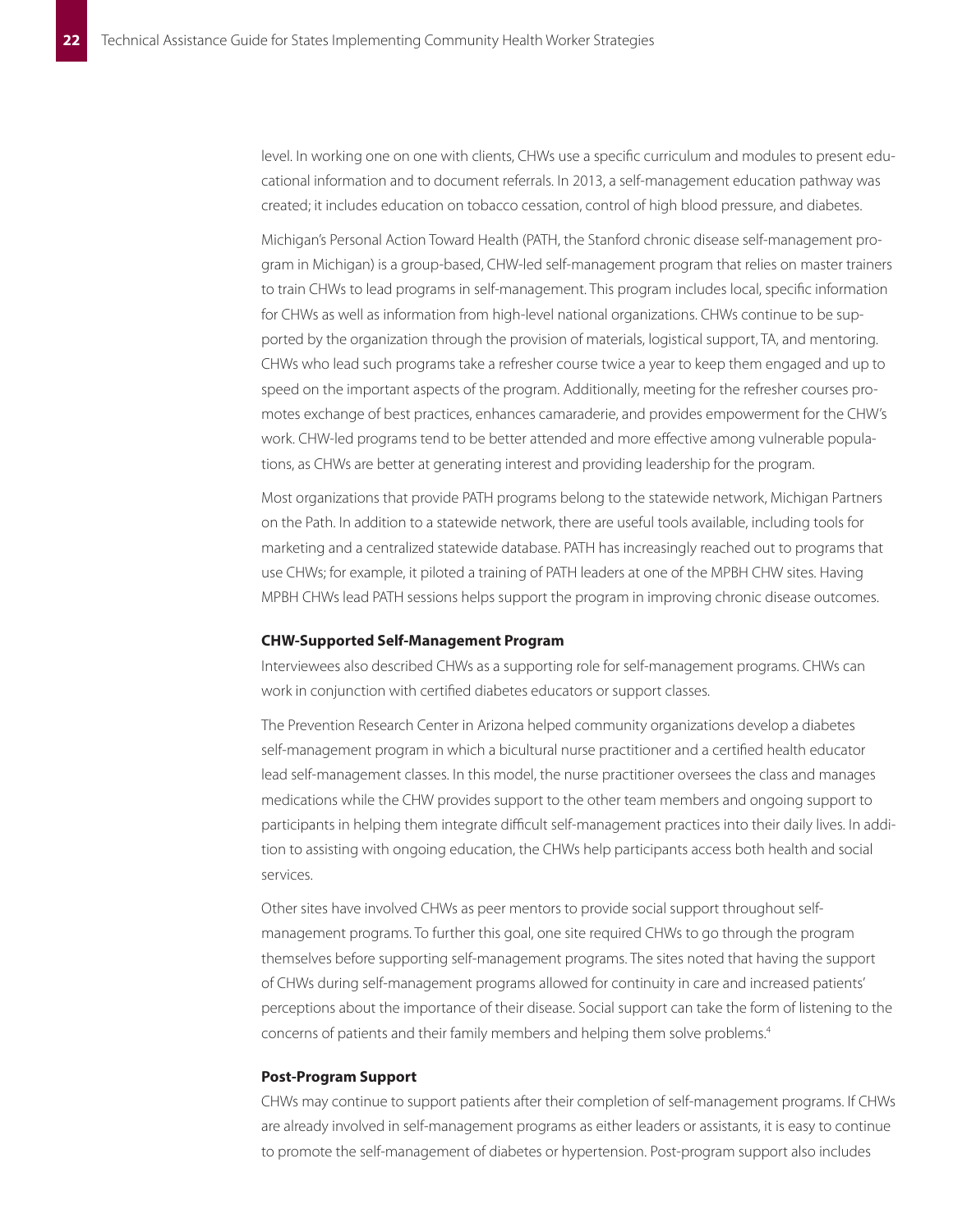facilitation of networking with other program participants, which interviewees noted as important in combating social isolation and depression while assisting in the formation of a sense of community. Finally, post-program support allows CHWs to connect patients to other self-management and health education programs.

Notably, individuals who have completed self-management programs may wish to become CHWs themselves. In Michigan, for example, the NKFM often trains individuals who have completed self-management programs and wish to deepen their understanding of disease while helping others in their community.

### **1b. Opportunities for State-Level Support**

Interviewees cited state-level support as an important factor in their ability to carry out CHWsupported self-management programs. There are several opportunities for state-level support:

- Providing access to a database of approved self-management programs.
- Providing funding for CHWs to attend approved self-management programs.
- **Creating materials for organizations to properly train CHWs in the provision or support of self**management programs.

Additionally, for community-level organizations to carry out effective self-management programs, it is important for them to be aware of (and be able to access) approved trainings for self-management in diabetes or hypertension. Additional links to approved self-management training programs can be found in the Resource section of this guide.

## **Case Study: Baylor Health Care System**

Baylor Health Care System had six CHWs complete the American Diabetes Association Level 1 Certification Course and Exam. CHWs then led one-on-one self-management training for low-income, low-literacy adults with multiple barriers to care. Conducting this type of training was effective because CHWs were able to make referrals to social work and community resources on a patient-specific basis.

## **2. Engagement in Community-Clinical Linkages**

Because CHWs are closely connected to the community in which they serve and are effective relationship builders, they can be particularly effective in promoting community-clinical linkages. Correspondingly, interviewees noted the importance of (a) ensuring that CHWs can continue to be an active part of their communities and (b) promoting CHW engagement in the community in support of community-clinical service linkages for patients.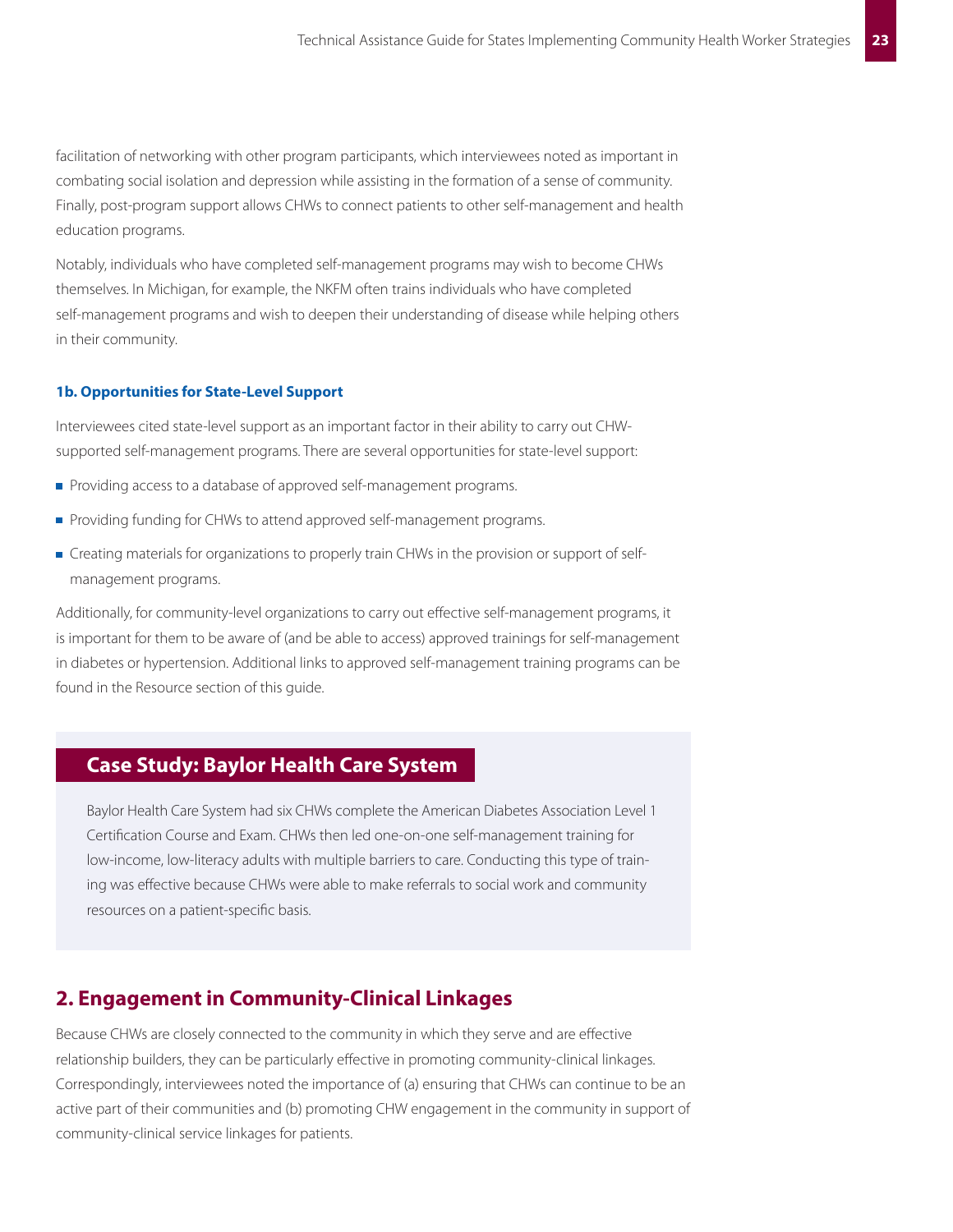CHWs have promoted community-clinical linkages in a variety of ways:

- **F** Forging linkages and facilitating referrals to self-management programs, food banks, churches, and social workers.
- Following up on referrals to ensure that appointments are kept and patients are receiving providerrecommended appropriate care.
- **Sharing linguistically appropriate health education materials for adults with low health literacy.**
- Conducting motivational interviewing to discover patient needs.
- Providing appropriate referrals (e.g., to a church-sponsored gym for \$5 per year).
- **Facilitating relationships with social workers with the goal that they will visit clinical sites and assist** patients in applying to federal assistance programs.
- Connecting patients to each other to provide ongoing personal support.
- **Serving on local boards and maintaining a healthy and active relationship within the community.**
- Providing patients with a directory of resources and actively updating and maintaining the directory.
- Providing resources in an appropriate language and at the right literacy level (e.g., plain language).

#### **2a. Opportunities for State-Level Support**

Interviewees noted difficulty in developing and maintaining community linkages and thus having problems with connecting patients to resources. State-level strategies for increasing the engagement of CHWs in promoting linkages between the health care system and community resources include

- **Journal Using toolkits to help organizations understand how to create partnerships and develop** community-clinical linkages.
- Creating and maintaining a robust resource list for CHWs to use in their outreach work (e.g., with multiservice organizations and faith-based organizations) that helps communities engage in resolving their own health problems.
- **Creating and supporting a statewide CHW network to share resources and increase engagement.**
- **I** Improving access to mental health services, as this is an issue that often needs addressing, especially as CHWs have limited ability to obtain referrals for mental health services or learn about resources in that field.
- W orking within an interdisciplinary care team to tailor resources to individual patients' selfmanagement and education needs.
- Promoting preventive behaviors.
- Having CHWs assist in providing community resources such as lists of resources for outreach (e.g., lists of mental and dental clinics).

Ma<br>
an<br>
CO Many patients are alone and trying to deal with a complex health system. Having someone to point them in the direction of resources can really improve the quality of life for individuals who don't have that information.

n.<br>Igan **—National Kidney Foundation of Michigan**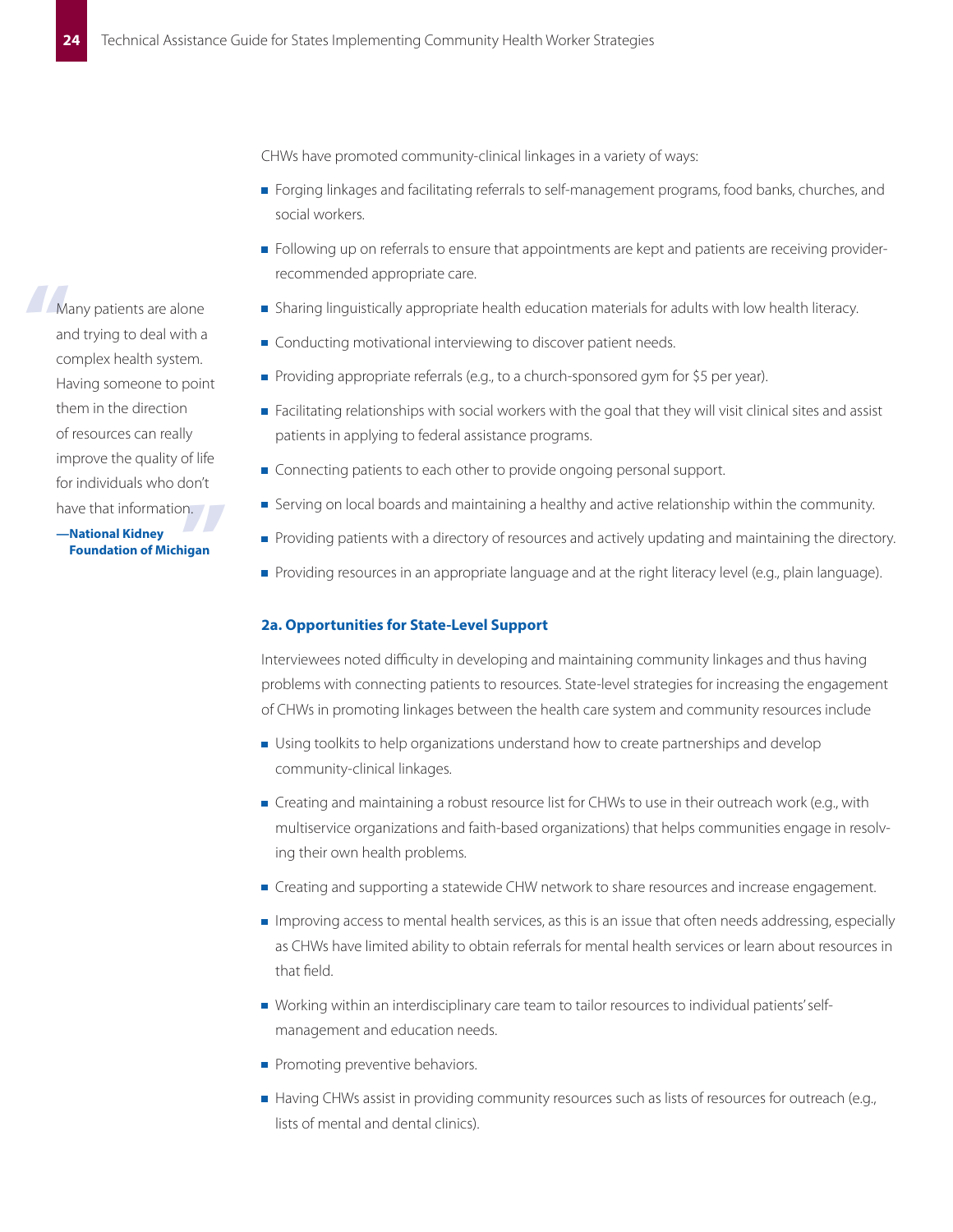- **Encouraging CHWs to be patient navigators in the community so they can help encourage family** support for the patient and assist with resource support as needed (e.g., referrals to dietitians and to programs that provide support for depression and stress; assistance with obtaining access to diabetic supplies, community diabetes self-management classes, free or low-cost medicines, and low-cost home blood pressure monitors; sites that offer free and regular blood pressure monitoring; and safe places to be physically active).
- **Partnering with nonprofits to develop a set of resources for self-management (e.g., churches, other** community-based organizations).

# **CONCLUSIONS**

The goal of this TA guide is to support CDC-RFA-DP13-1305 grantees that have chosen to use CHW strategies as described in Domains 3 and 4. We hope that this guide provides useful material to assist states in implementing their CHW-related interventions.

In general, it is important to incorporate CHWs into planning, implementation, and leadership throughout all processes. CDC grantees are also welcome to contact their Project Officer or Evaluation Consultant for additional information or guidance.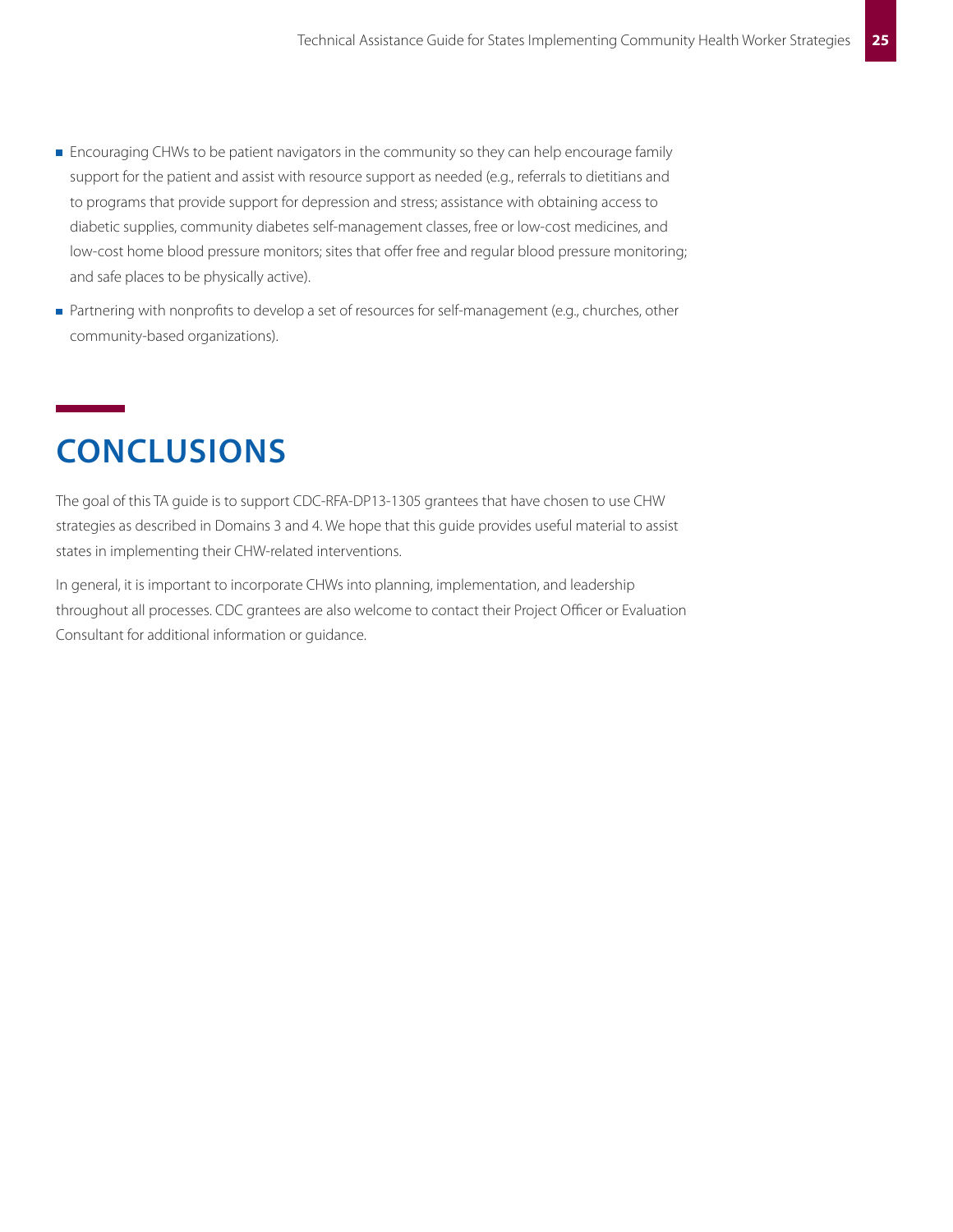# **RESOURCES**

# **Contact Information for the Interview Sites**

| <b>Name</b>                                                 | <b>Type of Organization</b>                                     | <b>State</b>            | <b>Contact</b>                                                                                                            |
|-------------------------------------------------------------|-----------------------------------------------------------------|-------------------------|---------------------------------------------------------------------------------------------------------------------------|
| Northeastern<br>Vermont Regional<br>Hospital                | Not-for-Profit                                                  | Vermont                 | Pam Smart, Care Integration<br>Coordinator, p.smart@nvrh.org                                                              |
| Baylor Health Care<br>System                                | Health System<br>(Community Clinic<br>Service Line)             | Texas                   | Christine Snead, RN, Director,<br>Care Coordination, christine.<br>snead@baylorhealth.edu                                 |
| La Clínica Del Pueblo                                       | <b>FQHC</b>                                                     | District of<br>Columbia | Suyanna Barker, DPH,<br>Department Director,<br>sbarker@lcdp.org                                                          |
| Hidalgo Medical<br>Services Center for<br>Health Innovation | Community Health<br>Center Research and<br>Development Division | New Mexico              | Charlie Alfero, Executive<br>Director, calfero@hmsnm.org                                                                  |
| Mary's Center                                               | <b>FQHC</b>                                                     | District of<br>Columbia | Alis Marachelian, MPH,<br>Health Promotion Director,<br>amarachelian@maryscenter.org                                      |
| CHW Network of<br>NYC.                                      | Training Network/<br>Professional CHW<br>Organization           | New York                | Sergio Matos,<br>Executive Director,<br>sergio.e.matos@gmail.com                                                          |
| Arizona Prevention<br>Research Center                       | Academic Collaborative<br>Research and Training<br>Center       | Arizona                 | Maia Ingram, Deputy Director,<br>Canyon Ranch Center for<br>Prevention and<br>Health Promotion,<br>maia@email.arizona.edu |
| Wisconsin Institute<br>for Healthy Aging                    | Not-for-Profit                                                  | Wisconsin               | Sherri Ohly,<br>Special Projects Coordinator,<br>sherri.ohly@gmail.com                                                    |
| Michigan<br>Department of<br>Community Health               | <b>State Government</b><br>Organization                         | Michigan                | Richard Wimberley,<br>Manager, Diabetes and<br>Other Chronic Diseases,<br>wimberleyr@michigan.gov                         |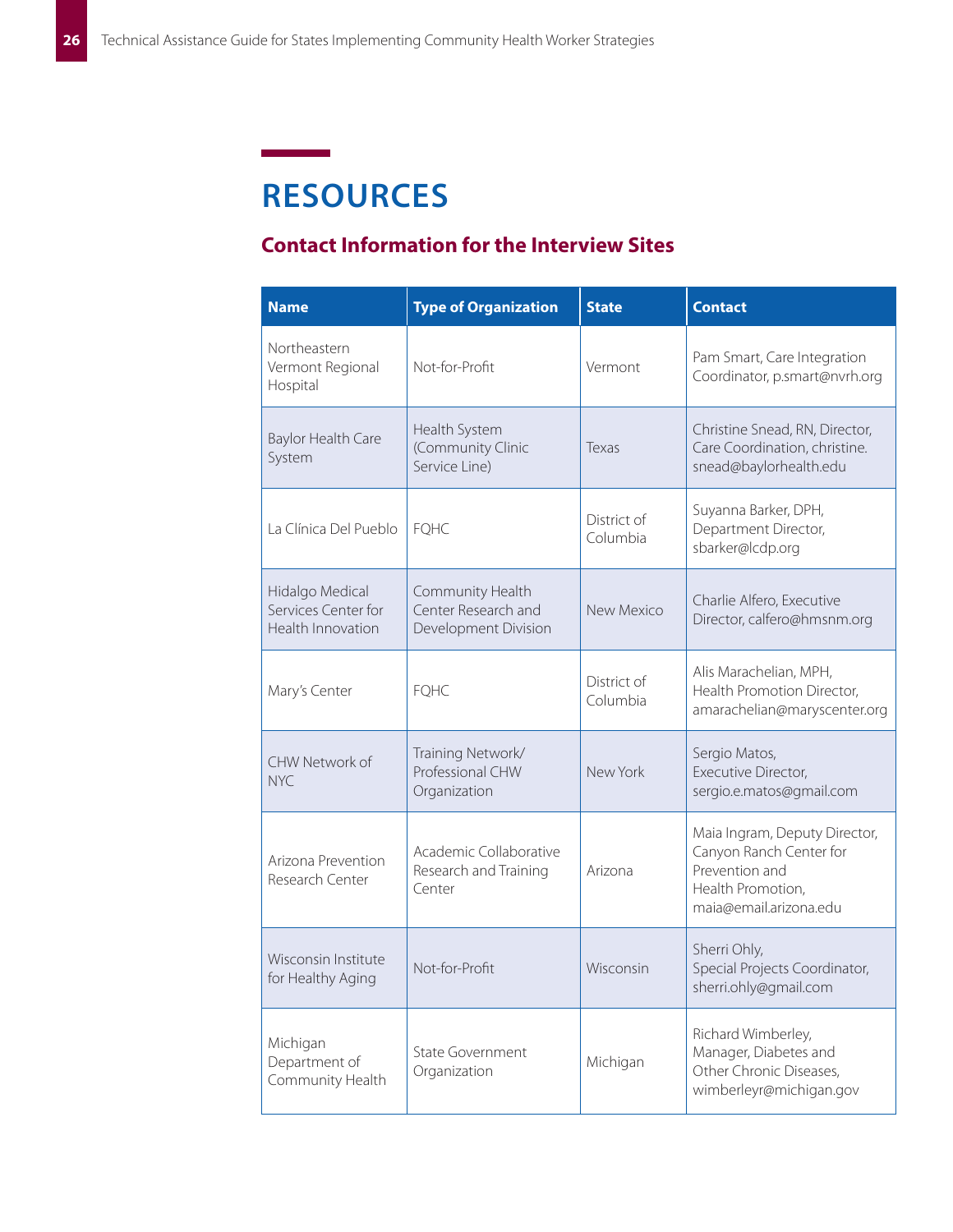# **List of States Implementing CHW Programs Through FOA 1305**

## **Domain 3, Health Systems Interventions**

Increase engagement of non-physician team members (i.e., nurses, pharmacists, and patient navigators) in hypertension and diabetes management in health care systems.

- Arizona
- Colorado
- Florida
- Indiana
- Kentucky
- Maine
- Maryland
- Massachusetts
- Michigan
- Minnesota
- New York North Carolina
- Oregon
- Tennessee

# **Domain 4, Community-Clinical Linkages**

Increase engagement of CHWs in the provision of self-management programs and ongoing support for adults with diabetes.

- Arizona
- Colorado
- Florida
- Idaho
- Indiana
- Kentucky
- Maryland
- Massachusetts
- Michigan
	- Missouri
- Montana
- Nebraska
- Rhode Island
- Utah
- Virginia
- Washington
- Wisconsin

# **Domain 4, Community-Clinical Linkages**

Increase engagement of CHWs to promote linkages between health systems and community resources for adults with high blood pressure.

- **Michigan**
- 
- Michigan **II** Rhode Island **III Wisconsin Nisconsin**
- Nebraska
- Virginia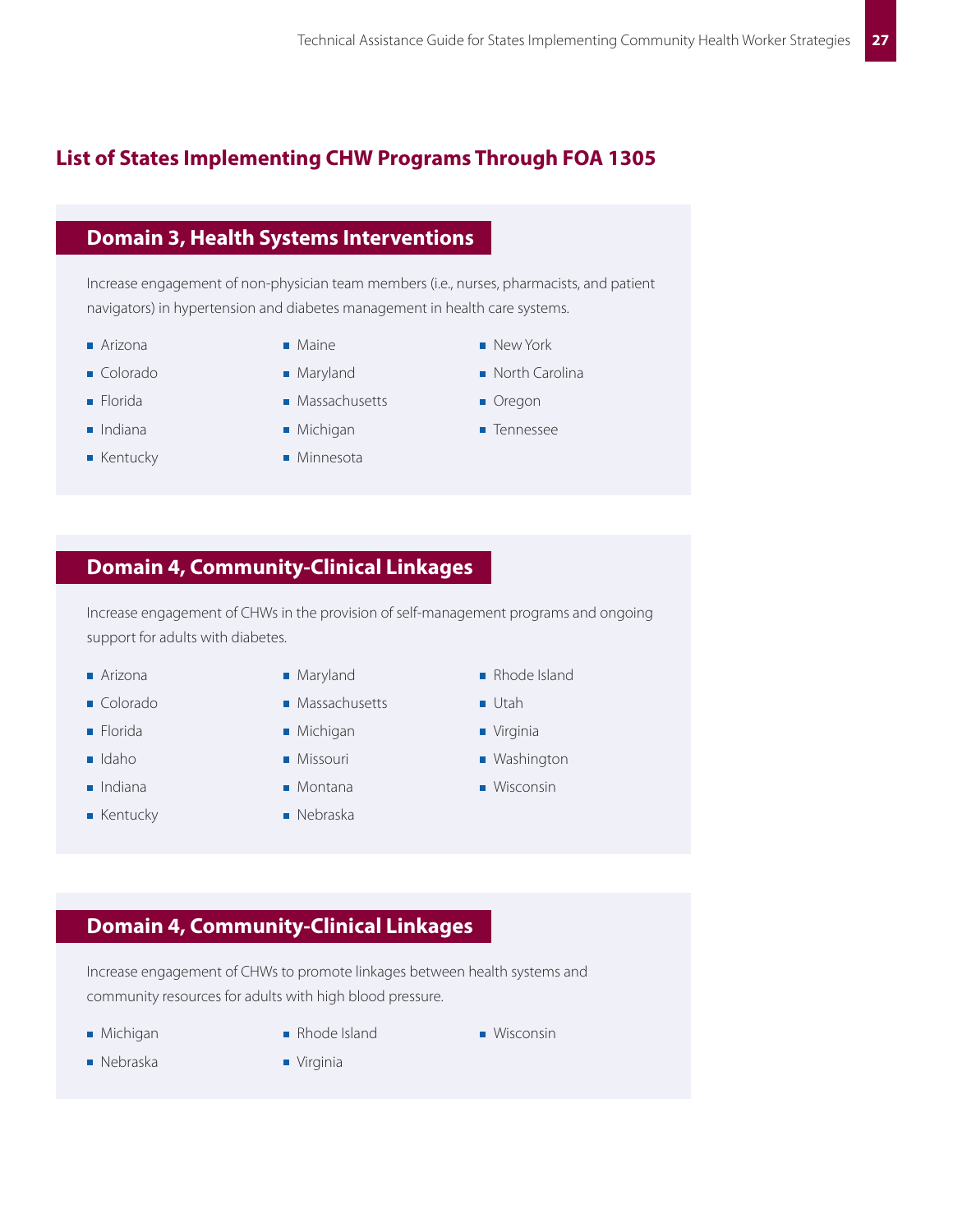## **CHW Sourcebooks and Training Materials**

- Stanford Chronic Disease Self-Management Program<sup>34</sup>: [http://patienteducation.stanford.edu/](http://patienteducation.stanford.edu/programs/cdsmp.html) [programs/cdsmp.html](http://patienteducation.stanford.edu/programs/cdsmp.html)
- Diabetes educator programs<sup>35</sup>: [www.diabeteseducator.org/export/sites/aade/\\_resources/pdf/](www.diabeteseducator.org/export/sites/aade/_resources/pdf/general/Competencies2011.pdf) [general/Competencies2011.pdf](www.diabeteseducator.org/export/sites/aade/_resources/pdf/general/Competencies2011.pdf)
- CHW Sourcebook: [www.cdc.gov/dhdsp/programs/spha/chw\\_sourcebook/index.htm](www.cdc.gov/dhdsp/programs/spha/chw_sourcebook/index.htm)
- **Spanish Sourcebook:** [www.cdc.gov/dhdsp/programs/nhdsp\\_program/chw\\_sourcebook/index\\_](www.cdc.gov/dhdsp/programs/nhdsp_program/chw_sourcebook/index_spanish.htm) [spanish.htm](www.cdc.gov/dhdsp/programs/nhdsp_program/chw_sourcebook/index_spanish.htm)
- Spanish Sourcebook: [www.chronicdisease.org/resource/resmgr/cvh/chw\\_sourcebook-spanish\\_](www.chronicdisease.org/resource/resmgr/cvh/chw_sourcebook-spanish_web.pdf) [web.pdf](www.chronicdisease.org/resource/resmgr/cvh/chw_sourcebook-spanish_web.pdf)
- CHW Policy Brief: [www.cdc.gov/dhdsp/docs/chw\\_brief.pdf](www.cdc.gov/dhdsp/docs/chw_brief.pdf)
- E-Learning Course on CHWs: [www.cdc.gov/dhdsp/pubs/chw\\_elearning.htm](www.cdc.gov/dhdsp/pubs/chw_elearning.htm)
- Tools to Control Hypertension: [www.cdc.gov/bloodpressure/materials\\_for\\_patients.htm](www.cdc.gov/bloodpressure/materials_for_patients.htm)
- Diabetes Training and Technical Assistance Center (DTTAC), CDC and Rollins School of Public Health at Emory University online training course for DDTAC's National Diabetes Prevention Program coordinators: <www.dttac.org>
- DCPC Brief on CHWs and Patient Navigators: <www.astho.org/Display/AssetDisplay.aspx?id=7160>
- Hypertension Fotonovelas: [www.cdc.gov/bloodpressure/materials\\_for\\_patients.htm](www.cdc.gov/bloodpressure/materials_for_patients.htm)
- Cholesterol Fotonovela: [www.cdc.gov/cholesterol/materials\\_for\\_patients.htm](www.cdc.gov/cholesterol/materials_for_patients.htm)
- Road to Health Toolkit (bilingual): <www.cdc.gov/diabetes/ndep/index.htm>
- Diabetes Prevention Fotonovela: Do it for them! But for you too. (¡Hazlo por ellos! Pero por ti tambíen.): <http://ndep.nih.gov/media/DoItForThem.pdf>

#### **Brief prepared by:**

### **CDC National Center for Chronic Disease Prevention and Health Promotion Division for Heart Disease and Stroke Prevention:**

Caitlin Allen, BS J Nell Brownstein, PhD, MA, Alberta Mirambeau, PhD, MPH

#### **Division of Diabetes Translation:**

Bina Jayapaul-Philip, PhD, MA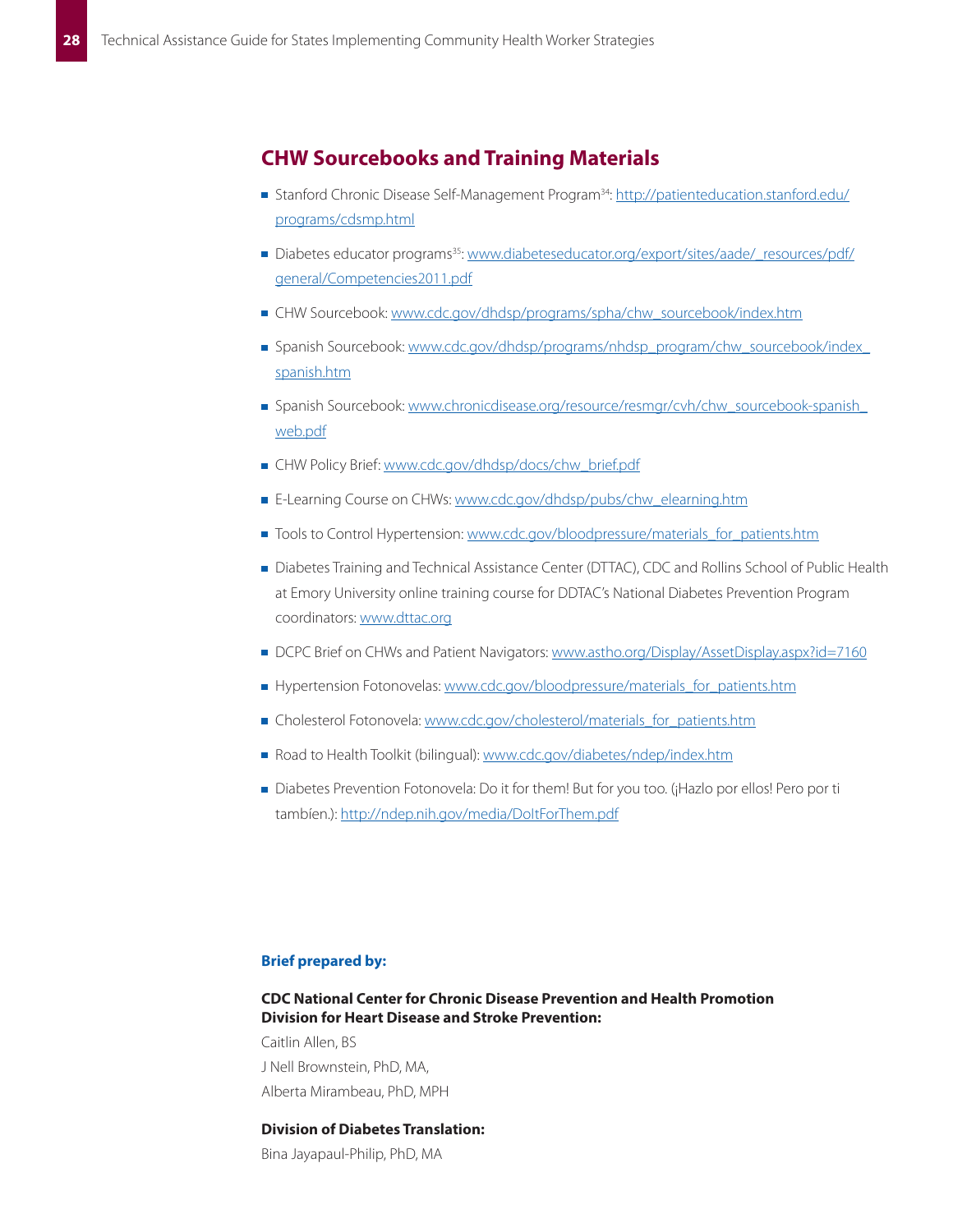# **REFERENCES**

- 1. Centers for Disease Control and Prevention. State Public Health Actions to Prevent and Control Diabetes, Heart Disease, Obesity and Associated Risk Factors and Promote School Health Web site. [www.cdc.gov/chronicdisease/about/statepubhealthactions-prevcd.htm](http://www.cdc.gov/chronicdisease/about/statepubhealthactions-prevcd.htm). Accessed October 3, 2014.
- 2. Health Resources and Services Administration. *Community Health Worker National Workforce Study.* <http://bhpr.hrsa.gov/healthworkforce/reports/chwstudy2007.pdf>. Accessed October 3, 2014.
- 3. Centers for Disease Control and Prevention. Promoting Policy and Systems Change to Expand Employment of CHWs Web site. [www.cdc.gov/dhdsp/pubs/chw\\_elearning.htm.](http://www.cdc.gov/dhdsp/pubs/chw_elearning.htm) Accessed October 3, 2014.
- 4. Wiggins N, Borbon A. Core roles and competencies of community health advisors. In: Rosenthal EL, ed. *The Final Full Report of the National Community Health Advisor Study: Weaving the Future.* Tucson, AZ: University of Arizona; 1998; 11 -7. [http://crh.arizona.edu/sites/crh.arizona.edu/files/pdf/](http://crh.arizona.edu/sites/crh.arizona.edu/files/pdf/publications/CAHsummaryALL.pdf) [publications/CAHsummaryALL.pdf.](http://crh.arizona.edu/sites/crh.arizona.edu/files/pdf/publications/CAHsummaryALL.pdf) Accessed November 21, 2014.
- 5. Gilkey M, Garcia CC, Rush C. Professionalization and the experience-based expert: strengthening partnerships between health educators and community health workers. *Health Promot Pract.* 2011;12:178–82.
- 6. Brownstein JN, Hirsch GR, Rosenthal EL, Rush CH. Community health workers "101" for primary care providers and other stakeholders in health care systems. *J Ambul Care Manage.* 2011;34(3):210–20.
- 7. Balcazar H, Rosenthal EL, Brownstein JN, Rush CH, Matos S, Hernandez L. Community health workers can be a public health force for change in the United States. *Am J Public Health.* 2011;101(12):2199–203.
- 8. Rosenthal EL, Wiggins N, Ingram M, Mayfield-Johnson S, De Zapien JG. Community health workers then and now: an overview of national studies aimed at defining the field. *J Ambul Care Manage.* 2011;34(3):247–59.
- 9. Volkmann K, Castañares T. Clinical community health workers: linchpin of the medical home. *J Ambul Care Manage.* 2011;34:221–33.
- 10. Institutes for Healthcare Improvement. IHI Triple Aim Initiative Web site. [www.ihi.org/Engage/](http://www.ihi.org/Engage/Initiatives/TripleAim/Pages/default.aspx) [Initiatives/TripleAim/Pages/default.aspx](http://www.ihi.org/Engage/Initiatives/TripleAim/Pages/default.aspx). Accessed October 3, 2014.
- 11. Rosenthal EL, Brownstein JN, Rush CH, Hirsch GR, Willaert AM, Scott JR, et al. Community health workers: part of the solution. *Health Aff (Millwood).* 2010;29:1338–42.
- 12. Massachusetts Department of Health and Human Services. Community Health Workers: Promoting a Vital Workforce Web site. [www.mass.gov/dph/communityhealthworkers](http://www.mass.gov/dph/communityhealthworkers). Accessed October 3, 2014.
- 13. Kash BA, May ML, Tai-Seale M. Community health worker training and certification programs in the United States: findings from a national survey. *Health Policy.* 2007;80:32–42.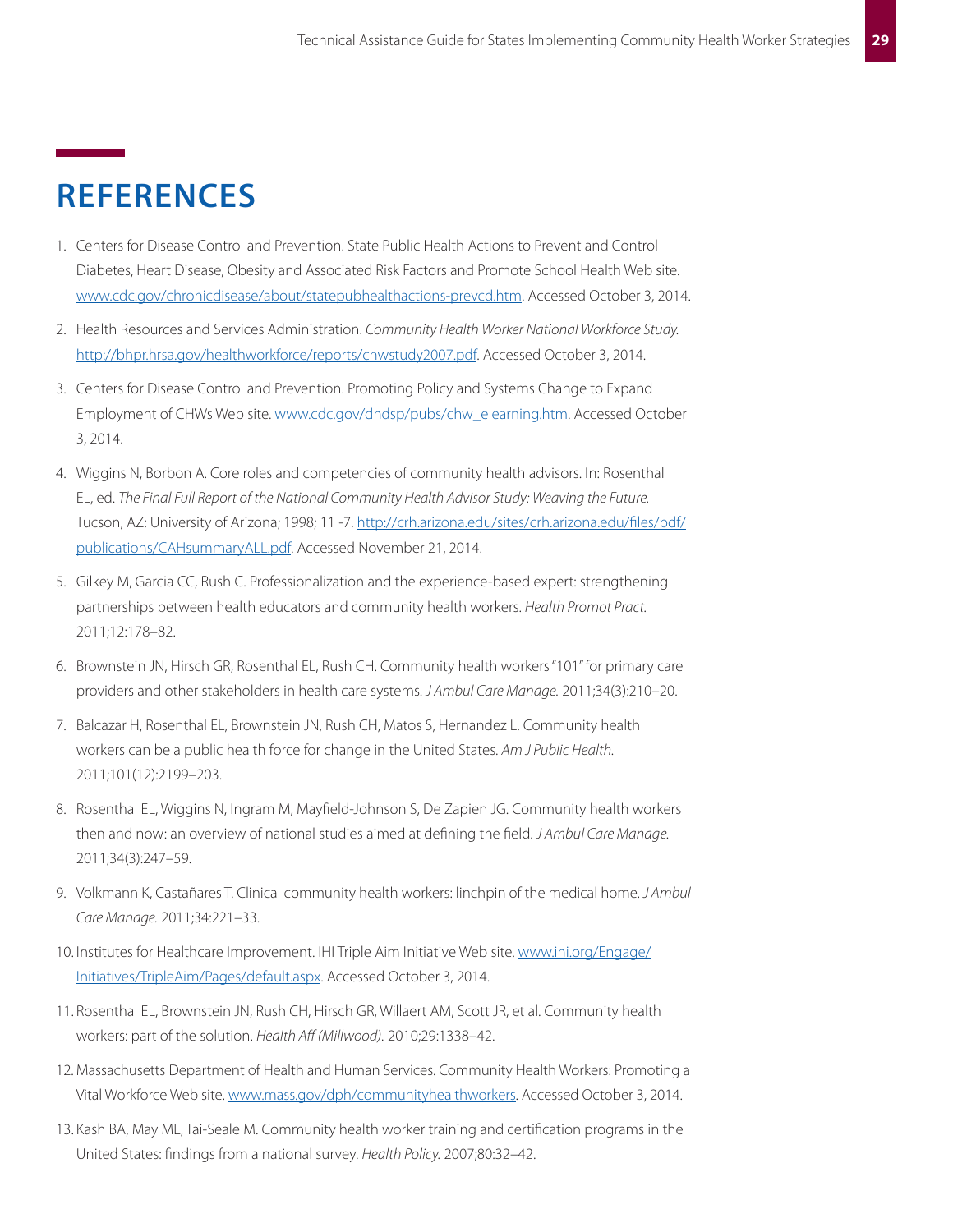- 14. Health Resources and Services Administration. Health Professions: Area Health Education Centers Web site. [http://bhpr.hrsa.gov/grants/areahealtheducationcenters.](http://bhpr.hrsa.gov/grants/areahealtheducationcenters) Accessed October 3, 2014.
- 15. Findley SE, Matos S, Hicks AL, Campbell A, Moore A, Diaz D. Building a consensus on community health workers' scope of practice: lessons from New York. Am J Public Health. 2012;102:1981-7.
- 16. American Public Health Association. Support for Community Health Workers to Increase Health Access and to Reduce Health Inequities Web site. [www.apha.org/policies-and-advocacy/](http://www.apha.org/policies-and-advocacy/public-health-policy-statements/policy-database/2014/07/09/14/19/support-for-community-health-workers-to-increase-health-access-and-to-reduce-health-inequities) [public-health-policy-statements/policy-database/2014/07/09/14/19/support-for-community-health](http://www.apha.org/policies-and-advocacy/public-health-policy-statements/policy-database/2014/07/09/14/19/support-for-community-health-workers-to-increase-health-access-and-to-reduce-health-inequities)[workers-to-increase-health-access-and-to-reduce-health-inequities.](http://www.apha.org/policies-and-advocacy/public-health-policy-statements/policy-database/2014/07/09/14/19/support-for-community-health-workers-to-increase-health-access-and-to-reduce-health-inequities) Accessed October 3, 2014.
- 17. Dower C, Knox M, Lindler V, O'Neil E. Advancing community health worker practice and utilization: the focus on financing. San Francisco: University of California, San Francisco; 2006.
- 18. Centers for Medicare & Medicaid Services. Section 1115 Demonstrations Web site. [www.medicaid.](http://www.medicaid.gov/Medicaid-CHIP-Program-Information/By-Topics/Waivers/1115/Section-1115-Demonstrations.html) [gov/Medicaid-CHIP-Program-Information/By-Topics/Waivers/1115/Section-1115-Demonstrations.](http://www.medicaid.gov/Medicaid-CHIP-Program-Information/By-Topics/Waivers/1115/Section-1115-Demonstrations.html) [html.](http://www.medicaid.gov/Medicaid-CHIP-Program-Information/By-Topics/Waivers/1115/Section-1115-Demonstrations.html) Accessed October 3, 2014.
- 19. Centers for Medicare & Medicaid Services. CMCS Informational Bulletin: Update on Preventive Services Initiatives. [www.medicaid.gov/Federal-Policy-Guidance/Downloads/CIB-11-27-2013-Prevention.pdf.](http://www.medicaid.gov/Federal-Policy-Guidance/Downloads/CIB-11-27-2013-Prevention.pdf) Accessed October 3, 2014.
- 20. Brownstein JN, Bone LR, Dennison CR, Hill MN, Kim MT, Levine DM. Community health workers as interventionists in the prevention and control of heart disease and stroke. Am J Prev Med. 2005;29(5 Suppl 1):128-33.
- 21. Migrant Health Promotion & Migrant Clinicians Network. A Guide to Integrating Community Health Workers into Health Disparities Collaboratives Web site. [www.migrantclinician.org/toolsource/](http://www.migrantclinician.org/toolsource/resource/guide-integrating-community-health-workers-health-disparity-collaboratives.html) [resource/guide-integrating-community-health-workers-health-disparity-collaboratives.html.](http://www.migrantclinician.org/toolsource/resource/guide-integrating-community-health-workers-health-disparity-collaboratives.html) Accessed October 3, 2014.
- 22. Cummings D, Lutes L, Littlewood K, Hambridge B, Schulman K. EMPOWER: a randomized trial using community health workers to deliver a lifestyle intervention program in African American women with type 2 diabetes: design, rationale, and baseline characteritstics. Contemp Clin Trials. 2013;36(1):147-53.
- 23. Norris SL, Chowdhury FM, Van Le K, Horsley T, Brownstein JN, Zhang X, et al. Effectiveness of community health workers in the care of persons with diabetes. *Diabet Med.* 2006;23(5):544–56.
- 24. Herman A. Community health workers and integrated primary health care teams in the 21st century. *J Ambul Care Manage.* 2011;34(4):354–61.
- 25. Bodenheimer T, Chen E, Bennett HD. Confronting the growing burden of chronic disease: can the U.S. health care workforce do the job? Health Affairs. 2009:28(1):64-74.
- 26. Levine DM, Bone LR, Hill MN, Stallings R, Gelber AC, Barker A, et al. The effectiveness of a community/academic health center partnership in decreasing the level of blood pressure in an urban African-American population. *Ethn Dis.* 2003;13:354–61.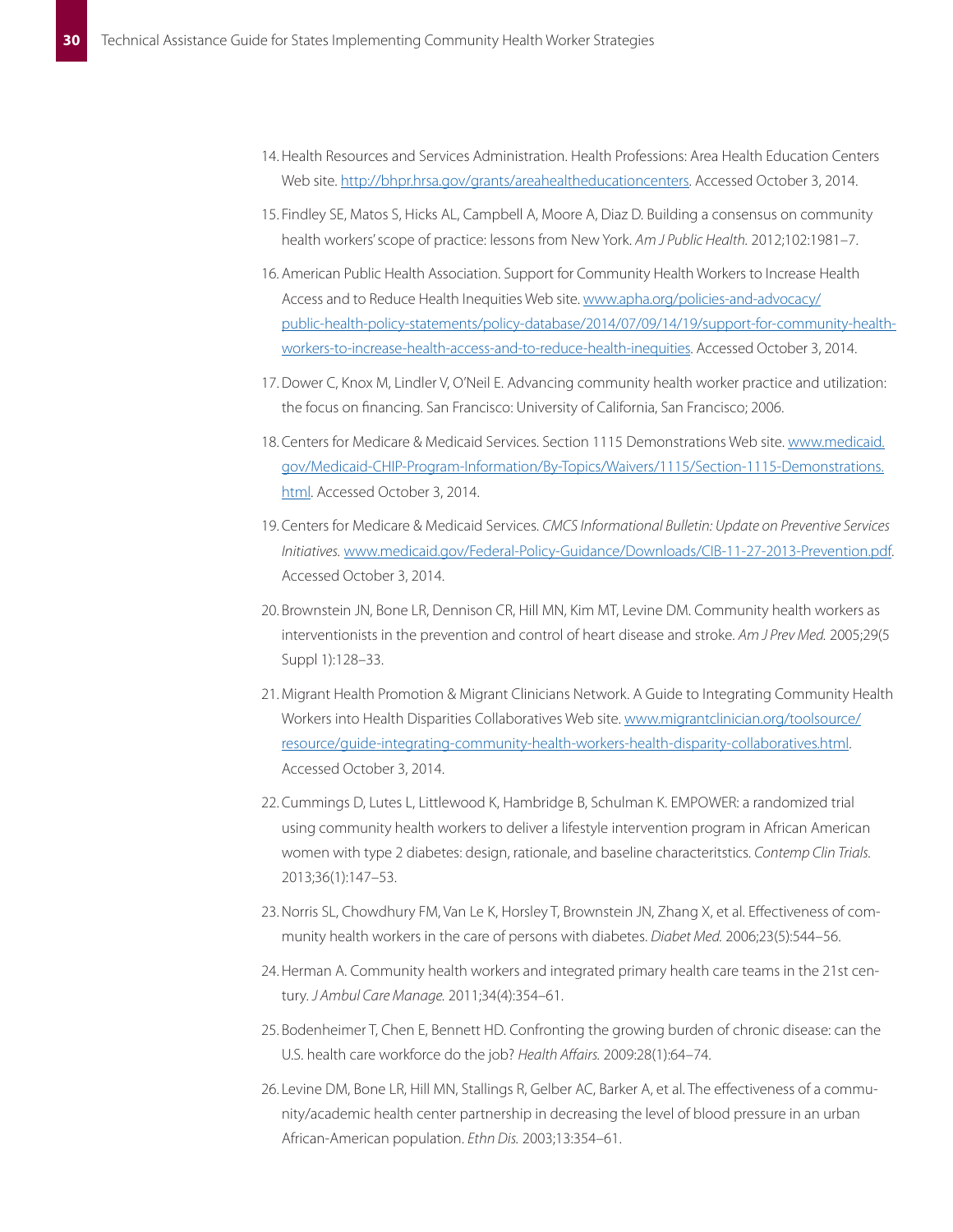- 27. Becker DM, Yanek LR, Johnson WR, Jr, Garrett D, Moy TF, Reynolds SS, et al. Impact of a community-based multiple risk factor intervention on cardiovascular risk in black families with a history of premature coronary disease. *Circulation.* 2005;111:1298–304.
- 28. Collinsworth AW, Vulimiri M, Schmidt KL, Snead CA. Effectiveness of a community health worker-led diabetes self management education program and implications for CHW involvement in care coordination strategies. *Diabetes Educ.* 2013;39(6):792–9.
- 29. Prezio EA, Balasubramanian BA, Shuval K, Cheng D, Kendzor DE, Culcia D. Evaluation of quality improvement performance in the Community Diabetes Education (CoDE) program for uninsured Mexican Americans: results of a randomized controlled trial. *Am J Med Qual.* 2014;29(2):124–34.
- 30. Culica D, Walton JW, Harker K, Prezio EA. Effectiveness of a community health worker as sole diabetes educator: comparison of CoDE with similar culturally appropriate interventions. *J Health Care Poor Underserved.* 2008;19:1076–95.
- 31. Walton J, Snead CA, Collinsworth AW, Schmidt KL. Reducing diabetes disparities through the implementation of a community health worker diabetes self-management education program. *Fam Community Health.* 2012;35(2):161–71.

# **APPENDIX: INTERVIEW GUIDE**

# **Background**

We are conducting this interview mainly to gain information to assist states in implementing CHWrelated strategies identified in our funding opportunity announcement "State Public Health Actions to Prevent and Control Diabetes, Heart Disease, Obesity, and Associated Risk Factors and Promote School Health" (CDC-RFA-DP13-1305). We chose to interview you because of your success with CHWs. This information will be used in a TA brief to be distributed to our program partners. This interview is completely voluntary and you may decline to answer any of the questions.

# **General Questions**

- 1. Name of organization:
- 2. Which of the following best describes your organization? Private-owned practice, FQHC, free clinic, safety-net health care organization, other.
- 3. Please provide me with a brief summary of what your organization does as it relates to CHWs.

**This first series of questions is meant to help us gain an understanding of the general environment which helped to facilitate and/or created barriers in CHW implementation.**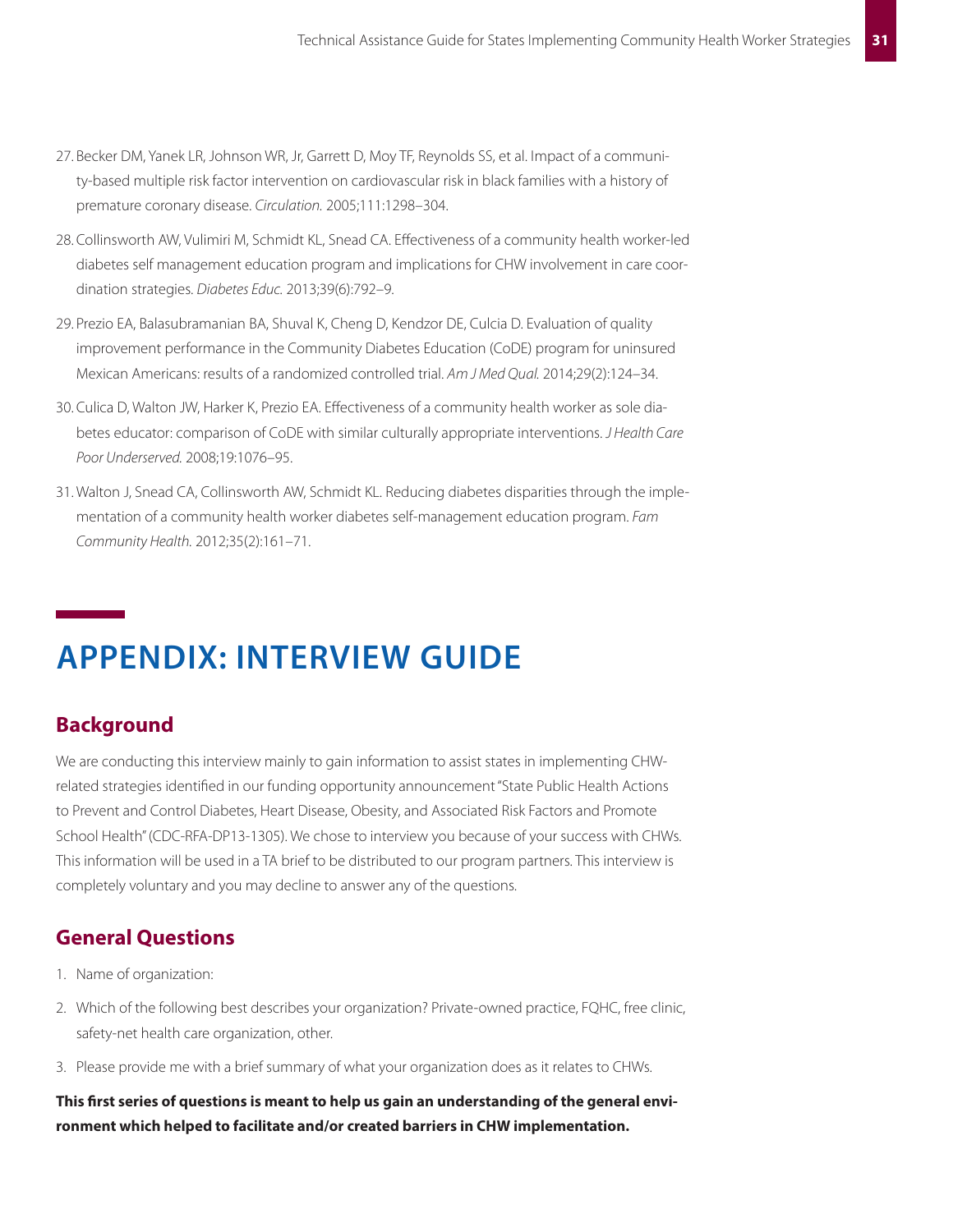## **Intervention 1:**

Increase engagement of non-physician team members (i.e., nurses, pharmacists, and patient navigators) in hypertension and diabetes management in health care systems *(Domain 3, Strategy 2A)*

- 1. What procedures and policies have you put in place that have helped you integrate CHWs into your health system? *(Probe: How long was the process for preparing to integrate CHWs into your organization?)*
- 2. Did you have a program champion to assist in CHW implementation? If so, please explain.
- 3. What were some challenges you faced when introducing CHWs into your health care system and how did you address them? *(Probe: Were there any particular policies or procedures in place that hindered CHW integration?)*
- 4. How do non-physician team members (clerical staff, nurses, social workers, medical assistance, etc.) engage with CHWs? *(Probe: Have you experienced resistance from staff in regards to CHWs? How did you overcome this resistance? How do you educate providers and other clinicians about the role of CHWs in the clinic?)*
- 5. What are program costs associated with CHWs? *(Probe: Are CHWs hired through your organization [or are they contracted, etc.]? Who pays the CHWs?)*
- 6. Are there any statewide policies and procedures that have impacted your ability to implement CHWs? *(Probe: Impact of ACA? Did your state decide to expand Medicaid? What reimbursement strategies does your state have in place?)*

**This second set of questions is designed to give us a better understanding of organizational practices and strategies in place for CHWs�**

## **Intervention 2:**

Increase engagement of CHWs in the provision of self-management programs and ongoing support for adults with high blood pressure and adults with diabetes *(Domain 4, Strategy 3A)*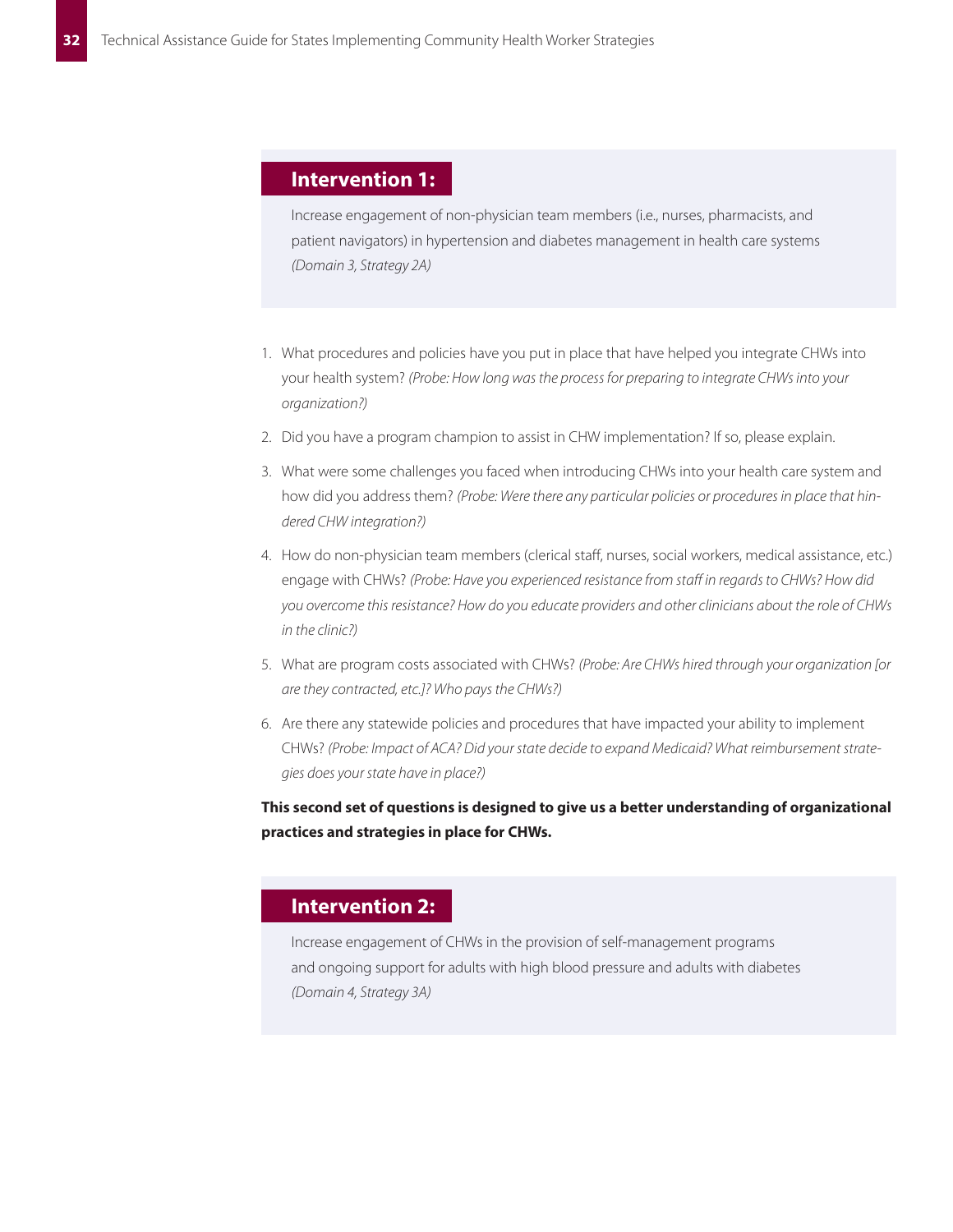- 1. Are your CHWs trained, licensed, or certified? If so, how were they certified? *(Probe: were they trained by the state? Does the state offer training programs? Who conducts the training?)*
- 2. Do you offer any ongoing support or trainings CHWs (in services, training, and career path development)? *(Probe: Are there any opportunities for CHWs to advance their careers?)*
- 3. How do your CHWs fit into your health care system? *(Probe: What type of supervision do you offer CHWs? How are CHWs treated/viewed in your organization? Are they part of the team, separate from the team, etc.?)*
- 4. How are CHWs integrated into your program to deliver self-management programs or support services? What are their specific tasks and functions? *(Probe: Do they deliver the program, assist the educator, conduct outreach, or help with follow-up after the program?)*
- 5. Do your CHWs have access to EMRs? How do they communicate with providers?

## **This final set of questions is designed to address ways in which CHWs facilitate communityclinical linkages and provide support for patients.**

## **Intervention 3:**

Increase engagement of CHWs to promote linkages between health systems and community resources for adults with high blood pressure and adults with diabetes. What resources do CHWs offer to patients? *(Domain 4, Strategy 3B)*

- 1. How do CHWs in your program promote linkages between health system and community resources for patients? What linkages do they make for patients? *(Probe: Do you provide a directory of local community resources? Do CHWs add resources? Do the CHWs do outreach in the communities? Provide specific examples.)*
- 2. How do CHWs provide continued support for patients with hypertension and diabetes? *(Probe: How do CHWs refer specifically to self-management programs?)*
- 3. What challenges have CHWs encountered in trying to promote linkages between health systems and community resources for adults with hypertension and diabetes?
- 4. What are lessons learned or recommendations that you would have for other organizations planning to implement a similar program?

**Thank you for your time. We look forward to using the information from the interview today to gain a better understanding of best practices to assist our program partners. Please feel free to follow up with any additional information or questions.**